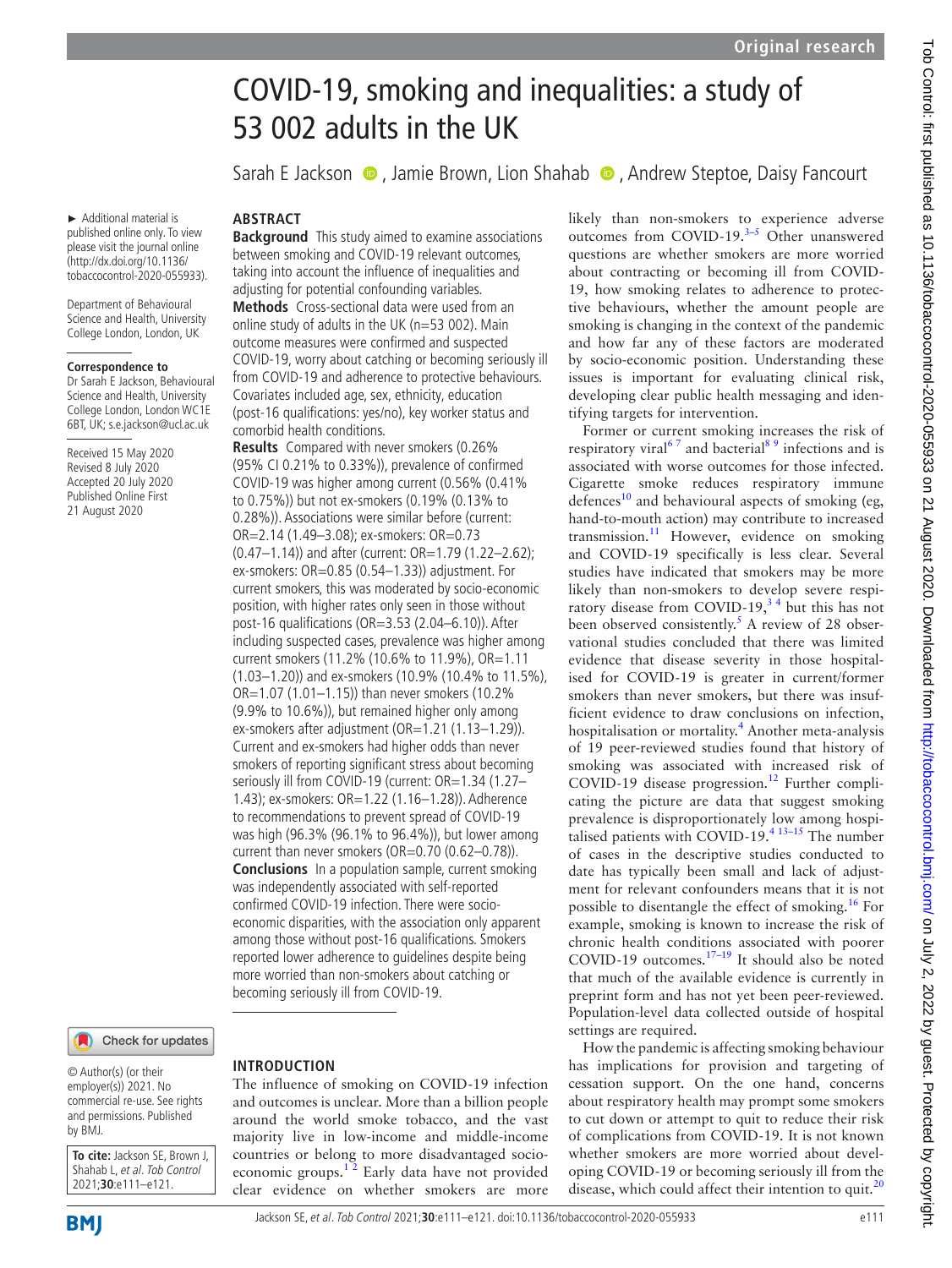On the other hand, people may be smoking more than usual in an attempt to cope with higher than usual levels of stress<sup>21-23</sup> or relieve boredom.<sup>23 24</sup> Public health messaging may also influence smoking behaviour. Several organisations have warned of increased risk to smokers.[25–27](#page-10-5) Public Health England has advised smokers to quit to reduce their risk $27$  and online campaigns are encouraging smokers to '#QuitForCovid'. However, these efforts may be undermined by headlines heralding a potential protective effect of smoking and nicotine<sup>[28](#page-10-7)</sup> based on the reports of disproportionate hospitalisation rates,  $1329$  which has led to governments having to restrict the sale of nicotine replacement therapy to avoid panic buying.<sup>[30](#page-10-8)</sup>

In understanding associations between smoking and COVID-19, it is also important to consider the influence of socioeconomic position. Smoking is a socially patterned behaviour; substantially higher prevalence of smoking in groups with greater socio-economic disadvantage is a key driver of health inequalities[.2 31](#page-9-10) Despite continuing rhetoric that 'we are all in this together', the COVID-19 pandemic does not affect everyone equally.<sup>32</sup> Understanding how socio-economic position affects associations between smoking and COVID-19 relevant outcomes is essential for developing and targeting appropriate advice for smokers and evaluating the potential impact of interventions on health inequalities.

To summarise, there is a need for robust, population-based evidence on the association of smoking with COVID-19, taking into account the influence of inequalities and adjusting for potential confounding variables. Using cross-sectional data from a large study of adults in the UK, we aimed to address the following research questions:

- 1. Among adults in the UK, is smoking status associated with diagnosed or suspected COVID-19, after adjustment for socio-demographic characteristics, key worker status and comorbid health conditions?
- 2. Is smoking status associated with worry or significant stress about contracting or becoming seriously ill with COVID-19, after adjustment for socio-demographic characteristics, key worker status, comorbid health conditions and anxiety disorders?
- 3. Is smoking status associated with adherence to COVID-19 protective behaviours, after adjustment for sociodemographic characteristics, key worker status and comorbid health conditions?
- 4. Among smokers, what proportions report smoking more, about the same, and less than usual over the past week?
- 5. Are recent changes in smoking associated with heaviness of smoking, socio-demographic characteristics, comorbid health conditions, confirmed or suspected COVID-19 or stress about becoming seriously ill with COVID-19?
- 6. Do the above associations differ by post-16 education as an indicator of socio-economic position?

# **METHOD**

# **Design**

We used cross-sectional data from the UCL COVID-19 Social Study's baseline survey. The UCL COVID-19 Social Study is a longitudinal panel survey of adults ( $\geq$ 18 years) in the UK designed to provide insights into psychological and social experiences during the SARS-CoV-2 outbreak. The study sampling does not aim to be representative of the population, but it is intended to have good representation across major socio-demographic groups. Thus, the sample has been recruited through a variety of channels including the media, targeted advertising by online advertising companies and partnerships with organisations representing vulnerable groups, enabling meaningful subgroup analysis. The protocol and user guide for the study providing full details on recruitment, retention and data dictionary are available on the study website [\(www.covidsocialstudy.org\)](www.covidsocialstudy.org.).

The UK Coronavirus Action Plan<sup>[33](#page-10-10)</sup> was published on 3 March 2020, followed by government advice to practice social distancing on 16 March and behavioural restrictions enforceable by law ('lockdown') on 23 March. An estimated 2.7% of the UK population were infected by 28 March  $2020.^{34}$  $2020.^{34}$  $2020.^{34}$  Data collection for the UCL COVID-19 Social Study began on 21 March 2020. For this analysis, we aggregated data collected daily through 20 April 2020 (the most recent data available at the time of analysis).

## **Measures**

All measures were self-reported. Additional details on the measures used are provided in [online supplementary file 1](https://dx.doi.org/10.1136/tobaccocontrol-2020-055933).

## Smoking status

Smoking status was categorised as never smoker, ex-smoker or current smoker.

## Socio-demographic information

Socio-demographic variables included age, sex, ethnicity (white/ other), highest level of education (post-16 qualifications: yes/no) and key worker status (yes/no). We selected education over other markers of socio-economic position (eg, income or employment) because it provides a more reliable indication of socio-economic position prior to COVID-19 (because it is not affected by recent job loss or furlough) and previous studies have shown level of education to be robustly associated with smoking status $3536$  and health outcomes.<sup>37</sup>

# Health conditions

We included information on presence of smoking-associated health conditions (any of high blood pressure, diabetes, heart disease, lung disease or cancer: yes/no) and clinically diagnosed anxiety disorders (yes/no).

# Confirmed and suspected COVID-19

Participants were asked: 'Have you had COVID-19 (coronavirus)?' with response options (a) yes diagnosed and recovered, (b) yes diagnosed and still ill, (c) not formally diagnosed but suspected and (d) no. Confirmed COVID-19 was coded 1 for those who responded (a) or (b) and 0 for those who responded (c) or (d). Confirmed/suspected COVID-19 was coded 1 for those who responded (a), (b) or (c) and 0 for those who responded (d).

# Worry about COVID-19

Two questions asked: 'Over the past week, have any of the following been worrying you at all, even if only in a minor way?' and 'Have any of these things been causing you significant stress? (eg, they have been constantly on your mind or have been keeping you awake at night)'. Response options included 'catching COVID-19' and 'becoming seriously ill from COVID-19'. We analysed four variables: (i) worry about catching COVID-19, (ii) significant stress about catching COVID-19, (iii) worry about becoming seriously ill from COVID-19 and (iv) significant stress about becoming seriously ill from COVID-19. For each variable, those who reported worry/stress about the relevant outcome were coded 1, else they were coded 0.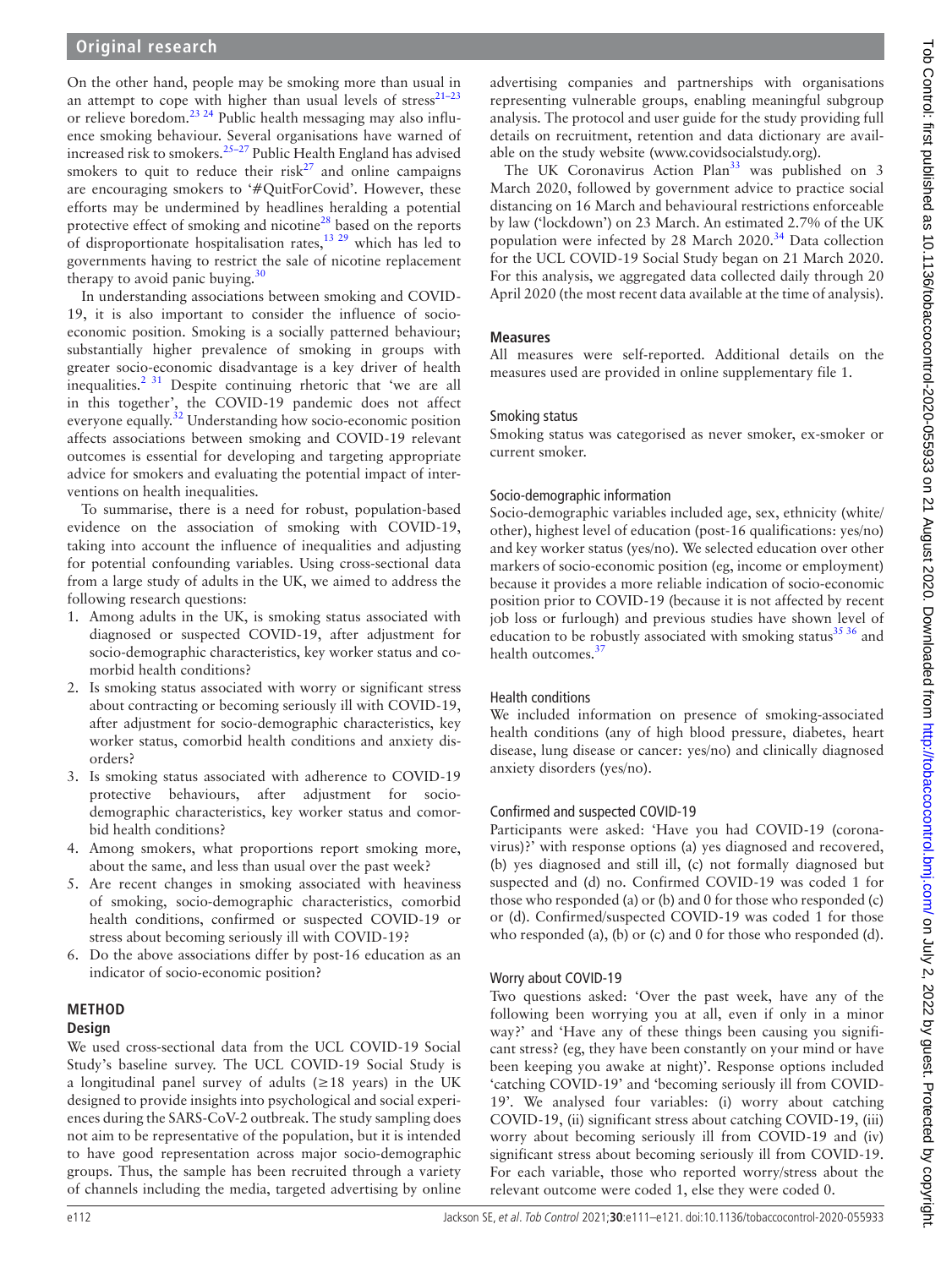#### Adherence to COVID-19 protective behaviours

The primary measure of adherence was based on responses to the question: 'Are you following the recommendation from authorities to prevent spread of COVID-19?' with responses on a scale from 1 (not at all) to 7 (very much so). Details of the recommendations at the time are included in [online supple](https://dx.doi.org/10.1136/tobaccocontrol-2020-055933)[mentary file 1.](https://dx.doi.org/10.1136/tobaccocontrol-2020-055933) Responses  $\geq$ 5 were coded 1 (indicating general adherence) and responses  $\leq 4$  were coded 0. As a secondary measure of (non)adherence, we examined the proportion who responded 'I am living my life as normal' (coded 1) in response to the question: 'What is your current isolation status?' Those who reported cutting down on usual activities, staying at home and/or self-isolating were coded 0.

#### Recent changes in smoking

Past-week changes in smoking were assessed with the question: 'Over the past week have you smoked more than usual?' with response options (a) less than usual, (b) about the same, (c) more than usual and (d) I don't smoke. We analysed two variables: smoking less (vs about the same/more) and smoking more (vs about the same/less).

#### **Statistical analysis**

The analysis plan was pre-registered on Open Science Framework [\(https://osf.io/pcs49/\)](https://osf.io/pcs49/). Analyses were conducted on complete cases using SPSS V.24. To account for the non-random nature of the sample, all data were weighted to the proportions of sex, age, ethnicity, education and country of living obtained from the Office for National Statistics.[38](#page-10-14)

We used logistic regression to examine associations between smoking status (never smoker (referent), ex-smoker and current smoker) and confirmed and confirmed/suspected COVID-19, worry about COVID-19 and adherence to protective behaviours. For each outcome, we report the unadjusted association and adjusted models with sequential adjustment for relevant covariates (see [online supplementary file 1](https://dx.doi.org/10.1136/tobaccocontrol-2020-055933) or table footnotes for full details of each model tested). Among current smokers, we used logistic regression to analyse unadjusted and multivariable associations of socio-demographic characteristics, comorbid health

conditions, confirmed/suspected COVID-19, significant stress about becoming seriously ill from COVID-19 and survey date with recent changes in smoking.

#### **RESULTS**

A total of 55 481 participants responded to the survey between 21 March and 20 April 2020, of whom 53 221 (95.9%; weighted n=53 002) provided complete data on variables included in the present analyses. Of the analysed sample, 13 602 (25.7%) were ex-smokers and 8057 (15.2%) were current smokers. Sample characteristics in relation to smoking status are shown in [table](#page-2-0) 1 (corresponding sample characteristics on unweighted data are shown in [online supplementary file 2\)](https://dx.doi.org/10.1136/tobaccocontrol-2020-055933).

#### **Confirmed and suspected COVID-19**

Of the sample, 0.29% (95% CI 0.25% to 0.34%) reported having (had) a confirmed case of COVID-19 and a further 10.3% (95% CI 10.0% to 10.5%) reported experiencing symptoms of COVID-19. Compared with never smokers, prevalence of confirmed COVID-19 was higher among current smokers but not ex-smokers, and associations were similar after adjustment. Associations between smoking status and confirmed COVID-19 differed significantly by level of education. Odds of confirmed COVID-19 were 3.5 times higher among current smokers with no post-16 qualifications than never smokers after adjustment for covariates, but they did not differ significantly by smoking status among participants with post-16 qualifications ([table](#page-3-0) 2).

After including suspected cases, prevalence was higher among current smokers and ex-smokers than never smokers, but remained higher only among ex-smokers after adjustment. Odds of confirmed/suspected COVID-19 were also significantly higher among current smokers with no post-16 qualifications after adjustment for socio-demographics, key worker status and comorbid health conditions (OR=1.16) but this association was attenuated when diagnosed anxiety disorders were controlled for (OR=1.13; [table](#page-3-0) 2). Odds of confirmed/suspected COVID-19 were significantly higher among ex-smokers with post-16 qualifications than never smokers after full adjustment for covariates (OR=1.30; [table](#page-3-0) 2).

<span id="page-2-0"></span>

| Table 1<br>Sample characteristics    |               |               |               |                        |                          |
|--------------------------------------|---------------|---------------|---------------|------------------------|--------------------------|
|                                      | Whole sample  | Never smokers | Ex-smokers    | <b>Current smokers</b> | P value*                 |
| N                                    | 53 002        | 31 344        | 13 602        | 8057                   |                          |
| Age in years, $\%$ (n)               |               |               |               |                        |                          |
| $18 - 29$                            | 19.5 (10 333) | 23.3 (7298)   | 8.7(1177)     | 23.1 (1858)            | < 0.001                  |
| $30 - 39$                            | 15.0 (7942)   | 14.8 (4634)   | 13.3 (1806)   | 18.6 (1502)            | -                        |
| $40 - 49$                            | 17.7 (9372)   | 15.7 (4934)   | 19.5 (2647)   | 22.2 (1791)            | $\qquad \qquad -$        |
| $50 - 59$                            | 17.5 (9297)   | 16.7 (5228)   | 18.5 (2520)   | 19.2 (1549)            | -                        |
| $60 - 69$                            | 19.1 (10 100) | 18.4 (5764)   | 24.5 (3326)   | 12.5(1010)             |                          |
| $\geq 70$                            | 11.2 (5959)   | 11.1 (3486)   | 15.6 (2126)   | 4.3(347)               | $\overline{\phantom{0}}$ |
| Female sex, % (n)                    | 50.6 (26 825) | 52.4 (16 432) | 45.9 (6245)   | 51.5 (4148)            | < 0.001                  |
| White ethnicity, % (n)               | 87.2 (46 219) | 85.5 (26 789) | 91.0 (12 378) | 87.5 (7052)            | < 0.001                  |
| No post-16 qualifications, % (n)     | 32.7 (17 324) | 26.4 (8286)   | 38.3 (5205)   | 47.6 (3833)            | < 0.001                  |
| Key worker, % (n)                    | 22.6 (11 956) | 22.6 (7080)   | 20.9 (2840)   | 25.3 (2036)            | < 0.001                  |
| $\geq$ 1 Health conditiont, % (n)    | 32.2 (17 093) | 28.8 (9029)   | 40.9 (5557)   | 31.1 (2507)            | < 0.001                  |
| Diagnosed anxiety disorder, % (n)    | 13.0 (6872)   | 11.1 (3474)   | 12.7 (1726)   | 20.8 (1672)            | < 0.001                  |
| Heavy smokers $(\geq 10$ CPD), % (n) | -             |               |               | 50.3 (4056)            |                          |

All data are weighted to match the UK adult population on sex, age, ethnicity, education and country of living.

\*P value for the association between each variable and smoking status.

†High blood pressure, diabetes, heart disease, lung disease (eg, asthma or chronic obstructive pulmonary disease) or cancer.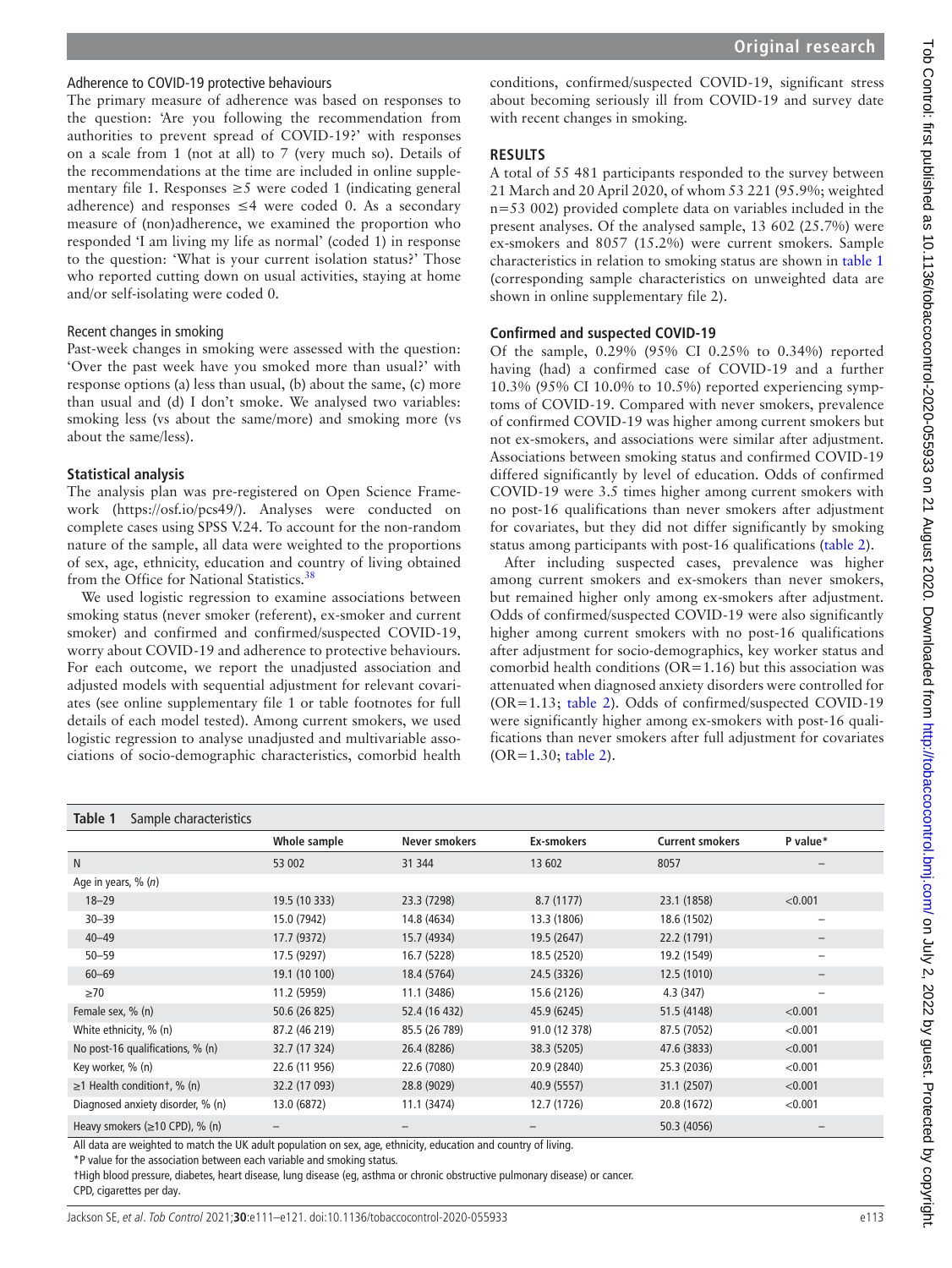<span id="page-3-0"></span>

|                                 |                                   | Model 1                           |         | Model 2<br>Model 3                   |         |                                      |         |                                      | Model 4                  |                                      | Interaction with post-16<br>qualifications* |  |
|---------------------------------|-----------------------------------|-----------------------------------|---------|--------------------------------------|---------|--------------------------------------|---------|--------------------------------------|--------------------------|--------------------------------------|---------------------------------------------|--|
|                                 | $\%$<br>(95% CI)                  | OR<br>(95% CI)                    | P value | OR <sub>adj</sub><br>(95% <b>CI)</b> | P value | OR <sub>adj</sub><br>(95% <b>CI)</b> | P value | OR <sub>adj</sub><br>(95% <b>CI)</b> | P value                  | OR <sub>adj</sub><br>(95% <b>CI)</b> | P value                                     |  |
| Confirmed COVID-19              |                                   |                                   |         |                                      |         |                                      |         |                                      |                          |                                      |                                             |  |
| Whole sample                    |                                   |                                   |         |                                      |         |                                      |         |                                      |                          |                                      |                                             |  |
| Never smoker                    | 0.26<br>$(0.21$ to $0.33)$        | $\qquad \qquad -$                 |         |                                      |         |                                      |         |                                      |                          |                                      | $\overline{a}$                              |  |
| Ex-smoker                       | 0.19<br>(0.13 to 0.28)            | 0.73<br>$(0.47 \text{ to } 1.14)$ | 0.163   | 0.89<br>$(0.57 \text{ to } 1.40)$    | 0.615   | 0.85<br>$(0.54 \text{ to } 1.33)$    | 0.465   |                                      | $\overline{\phantom{a}}$ | 0.26<br>$(0.09 \text{ to } 0.79)$    | 0.017                                       |  |
| Current smoker                  | 0.56<br>$(0.41 \text{ to } 0.75)$ | 2.14<br>$(1.49 \text{ to } 3.08)$ | < 0.001 | 1.87<br>$(1.28 \text{ to } 2.73)$    | 0.001   | 1.79<br>$(1.22 \text{ to } 2.62)$    | 0.003   | $\overline{\phantom{0}}$             | $\overline{a}$           | 3.74<br>(1.51 to 9.27)               | 0.004                                       |  |
| No post-16<br>qualifications    |                                   |                                   |         |                                      |         |                                      |         |                                      |                          |                                      |                                             |  |
| Never smoker                    | 0.31<br>$(0.21$ to $0.46)$        |                                   |         |                                      |         |                                      |         |                                      |                          |                                      |                                             |  |
| Ex-smoker                       | 0.10<br>$(0.03 \text{ to } 0.22)$ | 0.28<br>$(0.10 \text{ to } 0.76)$ | 0.012   | 0.49<br>$(0.18 \text{ to } 1.37)$    | 0.175   | 0.49<br>$(0.18 \text{ to } 1.37)$    | 0.172   |                                      |                          |                                      |                                             |  |
| <b>Current smoker</b>           | 0.99<br>$(0.70 \text{ to } 1.36)$ | 3.16<br>(1.91 to 5.21)            | < 0.001 | 3.64<br>$(2.11$ to $6.28)$           | < 0.001 | 3.53<br>$(2.04 \text{ to } 6.10)$    | < 0.001 |                                      |                          |                                      |                                             |  |
| Post-16 qualifications          |                                   |                                   |         |                                      |         |                                      |         |                                      |                          |                                      |                                             |  |
| Never smoker                    | 0.25<br>$(0.19 \text{ to } 0.32)$ |                                   |         |                                      |         |                                      |         |                                      |                          |                                      |                                             |  |
| Ex-smoker                       | 0.26<br>$(0.16 \text{ to } 0.40)$ | 1.05<br>$(0.64 \text{ to } 1.72)$ | 0.850   | 1.14<br>$(0.69 \text{ to } 1.88)$    | 0.618   | 1.04<br>$(0.63 \text{ to } 1.72)$    | 0.888   |                                      |                          |                                      |                                             |  |
| <b>Current smoker</b>           | 0.19<br>$(0.08 \text{ to } 0.37)$ | 0.76<br>$(0.36 \text{ to } 1.59)$ | 0.461   | 0.69<br>$(0.33 \text{ to } 1.47)$    | 0.337   | 0.67<br>$(0.32 \text{ to } 1.43)$    | 0.302   |                                      |                          |                                      |                                             |  |
| Confirmed/suspected<br>COVID-19 |                                   |                                   |         |                                      |         |                                      |         |                                      |                          |                                      |                                             |  |
| Whole sample                    |                                   |                                   |         |                                      |         |                                      |         |                                      |                          |                                      |                                             |  |
| Never smoker                    | 10.2<br>$(9.9 \text{ to } 10.6)$  |                                   |         |                                      |         |                                      |         |                                      |                          |                                      |                                             |  |
| Ex-smoker                       | 10.9<br>$(10.4 \text{ to } 11.5)$ | 1.07<br>$(1.01 \text{ to } 1.15)$ | 0.033   | 1.22<br>$(1.14 - 1.31)$              | < 0.001 | 1.22<br>$(1.14 - 1.31)$              | < 0.001 | 1.21<br>$(1.13 - 1.29)$              | < 0.001                  | 0.26<br>$(0.09 - 0.79)$              | 0.018                                       |  |
| Current smoker                  | 11.2<br>(10.6 to 11.9)            | 1.11<br>$(1.03 \text{ to } 1.20)$ | 0.009   | 1.05<br>$(0.97 - 1.14)$              | 0.199   | 1.06<br>$(0.97 - 1.14)$              | 0.197   | 1.02<br>$(0.94 - 1.11)$              | 0.572                    | 3.77<br>$(1.52 - 9.35)$              | 0.004                                       |  |
| No post-16<br>qualifications    |                                   |                                   |         |                                      |         |                                      |         |                                      |                          |                                      |                                             |  |
| Never smoker                    | 8.0<br>$(7.4 \text{ to } 8.6)$    |                                   |         |                                      |         |                                      |         |                                      |                          |                                      |                                             |  |
| Ex-smoker                       | 7.9<br>$(7.2 \text{ to } 8.6)$    | 0.99<br>$(0.87 \text{ to } 1.12)$ | 0.850   | 1.03<br>$(0.91 - 1.18)$              | 0.625   | 1.03<br>$(0.91 - 1.18)$              | 0.620   | 1.02<br>$(0.90 - 1.17)$              | 0.747                    |                                      |                                             |  |
| <b>Current smoker</b>           | 10.8<br>$(9.9 \text{ to } 11.9)$  | 1.40<br>$(1.23 \text{ to } 1.60)$ | < 0.001 | 1.16<br>$(1.01 - 1.32)$              | 0.032   | 1.16<br>$(1.01 - 1.32)$              | 0.032   | 1.13<br>$(0.98 - 1.29)$              | 0.083                    |                                      |                                             |  |
| Post-16 qualifications          |                                   |                                   |         |                                      |         |                                      |         |                                      |                          |                                      |                                             |  |
| Never smoker                    | 11.1<br>$(10.7 \text{ to } 11.5)$ |                                   |         |                                      |         |                                      |         |                                      |                          |                                      |                                             |  |
| Ex-smoker                       | 12.8<br>$(12.1 \text{ to } 13.5)$ | 1.18<br>$(1.09 \text{ to } 1.27)$ | < 0.001 | 1.31<br>$(1.21 - 1.42)$              | < 0.001 | 1.31<br>$(1.21 - 1.42)$              | < 0.001 | 1.30<br>$(1.20 - 1.40)$              | < 0.001                  |                                      |                                             |  |
| <b>Current smoker</b>           | 11.6<br>$(10.7 \text{ to } 12.6)$ | 1.06<br>$(0.95 \text{ to } 1.17)$ | 0.302   | 0.96<br>$(0.87 - 1.07)$              | 0.474   | 0.96<br>$(0.87 - 1.07)$              | 0.477   | 0.94<br>$(0.84 - 1.04)$              | 0.216                    |                                      |                                             |  |

All data are weighted to match the UK adult population on sex, age, ethnicity, education and country of living.

Model 1 is unadjusted. Model 2 is adjusted for age, sex, ethnicity, post-16 qualifications, key worker status and survey date. Model 3 is adjusted for age, sex, ethnicity, post-16 qualifications, key worker status, survey date and comorbid health conditions. Model 4 is adjusted for age, sex, ethnicity, post-16 qualifications, key worker status, survey date, comorbid health conditions and diagnosed anxiety disorders.<br>\*Interaction between smo

OR<sub>adi</sub>, adjusted OR.

#### **Worry about COVID-19**

Just under half of participants reported being worried about catching (45.1% (95% CI 44.7% to 45.6%)) or becoming seriously ill from COVID-19 (46.0% (95% CI 45.6% to 46.4%)), and one in five reported significant stress about these possibilities (19.1% (95% CI 18.7% to 19.4%) and 22.9% (95% CI 22.5% to 23.2%), respectively). Current and ex-smokers were significantly more likely than never smokers to report COVID-19 causing them worry or stress [\(table](#page-4-0) 3). The association between smoking and worry about catching COVID-19 was stronger for smokers without than those with post-16 qualifications, but there was no interaction with education for associations between smoking status and other worry/stress variables ([table](#page-4-0) 3).

#### **Adherence to COVID-19 protective behaviours**

Adherence to COVID-19 protective behaviours was high: 96.3% (95% CI 96.1% to 96.4%) reported general adherence to recommendations from authorities to prevent the spread of COVID-19, and just 3.7% (95% CI 3.5% to 3.8%) reported living life as normal. Associations between smoking status and adherence to protective behaviours differed significantly by level of education. Current smokers had lower odds of reporting general adherence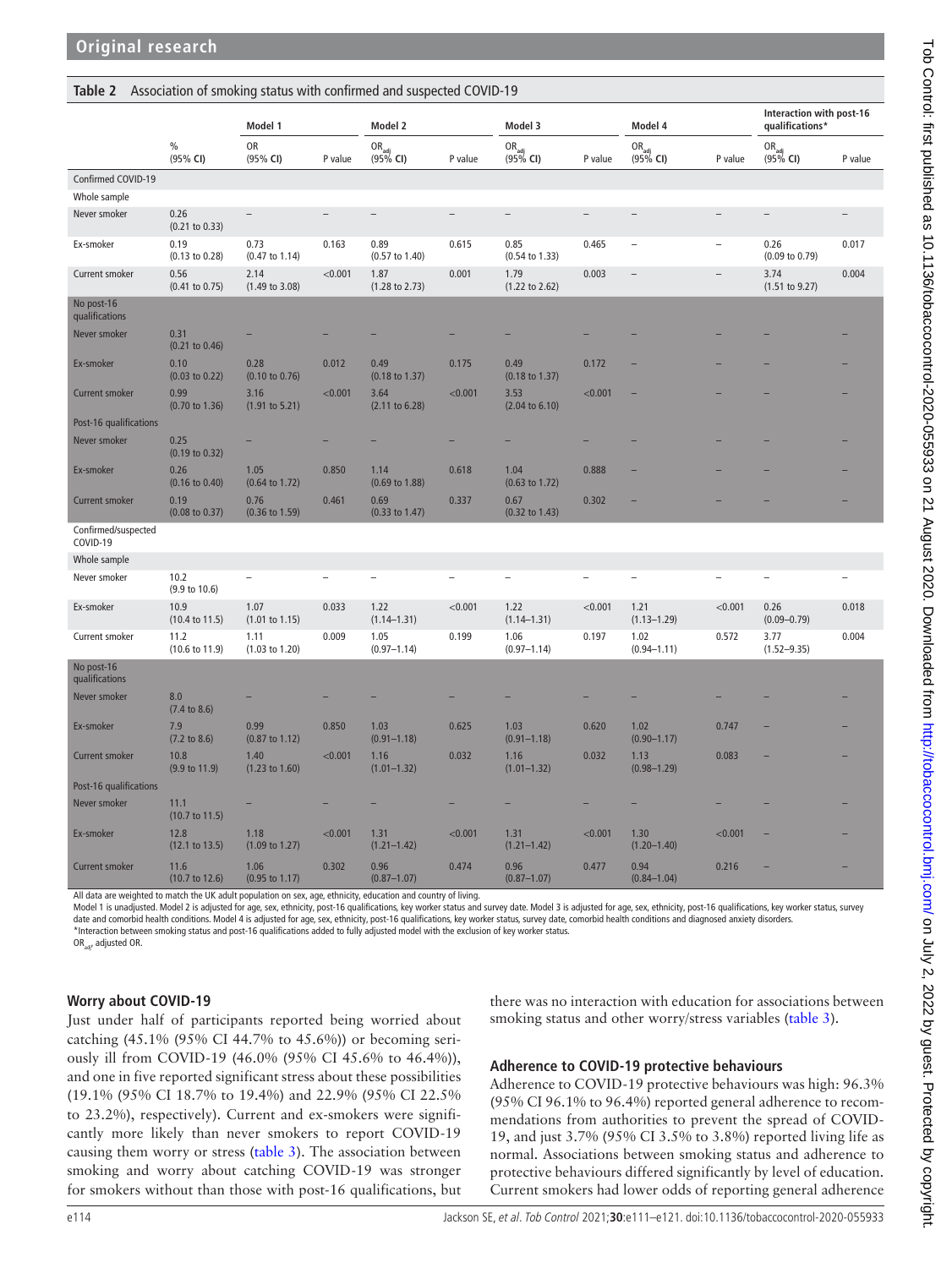<span id="page-4-0"></span>

|  | Table 3 Association of smoking status with worry about COVID-19 |  |
|--|-----------------------------------------------------------------|--|
|--|-----------------------------------------------------------------|--|

|                                                                     |                                   | Model 1                           |         | Model 2                              |         | Model 3                              |         | Interaction with post-16<br>qualifications* |         |
|---------------------------------------------------------------------|-----------------------------------|-----------------------------------|---------|--------------------------------------|---------|--------------------------------------|---------|---------------------------------------------|---------|
|                                                                     | $\frac{0}{0}$<br>(95% CI)         | OR<br>(95% CI)                    | P value | OR <sub>adj</sub><br>(95% <b>CI)</b> | P value | OR <sub>adj</sub><br>(95% <b>CI)</b> | P value | OR <sub>adj</sub><br>(95% <b>CI)</b>        | P value |
| Worry about catching COVID-19                                       |                                   |                                   |         |                                      |         |                                      |         |                                             |         |
| Whole sample                                                        |                                   |                                   |         |                                      |         |                                      |         |                                             |         |
| Never smoker                                                        | 43.4<br>(42.8 to 43.9)            |                                   |         |                                      |         |                                      |         |                                             |         |
| Ex-smoker                                                           | 46.5<br>(45.6 to 47.3)            | 1.13<br>$(1.09 \text{ to } 1.18)$ | < 0.001 | 1.14<br>(1.09 to 1.19)               | < 0.001 | 1.10<br>$(1.06 \text{ to } 1.15)$    | < 0.001 | 1.22<br>(1.12 to 1.33)                      | < 0.001 |
| Current smoker                                                      | 49.8<br>(48.7 to 50.9)            | 1.30<br>$(1.23 \text{ to } 1.36)$ | < 0.001 | 1.26<br>$(1.19 \text{ to } 1.32)$    | < 0.001 | 1.20<br>(1.14 to 1.26)               | < 0.001 | 1.10<br>(1.00 to 1.22)                      | 0.063   |
| No post-16 qualifications                                           |                                   |                                   |         |                                      |         |                                      |         |                                             |         |
| Never smoker                                                        | 43.0<br>$(41.9 \text{ to } 44.1)$ |                                   |         |                                      |         |                                      |         |                                             |         |
| Ex-smoker                                                           | 49.0<br>(47.7 to 50.4)            | 1.28<br>$(1.19 \text{ to } 1.37)$ | < 0.001 | 1.27<br>$(1.18 \text{ to } 1.36)$    | < 0.001 | 1.24<br>$(1.15 \text{ to } 1.33)$    | < 0.001 |                                             |         |
| <b>Current smoker</b>                                               | 51.3<br>(49.1 to 52.2)            | 1.40<br>$(1.29 \text{ to } 1.51)$ | < 0.001 | 1.31<br>$(1.21 \text{ to } 1.42)$    | < 0.001 | 1.26<br>$(1.16 \text{ to } 1.36)$    | < 0.001 |                                             |         |
| Post-16 qualifications                                              |                                   |                                   |         |                                      |         |                                      |         |                                             |         |
| Never smoker                                                        | 43.5<br>$(42.9 \text{ to } 44.2)$ |                                   |         |                                      |         |                                      |         |                                             |         |
| Ex-smoker                                                           | 44.9<br>$(43.8 \text{ to } 45.9)$ | 1.06<br>$(1.00 \text{ to } 1.11)$ | 0.033   | 1.07<br>$(1.02 \text{ to } 1.13)$    | 0.006   | 1.04<br>$(0.98 \text{ to } 1.09)$    | 0.178   |                                             |         |
| <b>Current smoker</b>                                               | 48.4<br>(46.9 to 49.9)            | 1.22<br>$(1.14 \text{ to } 1.30)$ | < 0.001 | 1.22<br>$(1.14 \text{ to } 1.30)$    | < 0.001 | 1.17<br>(1.10 to 1.25)               | < 0.001 |                                             |         |
| Significant stress about catching<br>COVID-19                       |                                   |                                   |         |                                      |         |                                      |         |                                             |         |
| Whole sample                                                        |                                   |                                   |         |                                      |         |                                      |         |                                             |         |
| Never smoker                                                        | 16.8<br>$(16.4 - 17.3)$           |                                   |         |                                      |         |                                      |         |                                             |         |
| Ex-smoker                                                           | 19.9<br>$(19.2 - 20.6)$           | 1.23<br>$(1.17 - 1.29)$           | < 0.001 | 1.22<br>$(1.16 \text{ to } 1.29)$    | < 0.001 | 1.15<br>$(1.09 \text{ to } 1.22)$    | < 0.001 | 1.07<br>$(0.96 \text{ to } 1.20)$           | 0.211   |
| Current smoker                                                      | 26.3<br>$(25.4 - 27.3)$           | 1.77<br>$(1.67 - 1.87)$           | < 0.001 | 1.56<br>$(1.47 \text{ to } 1.66)$    | < 0.001 | 1.43<br>$(1.35 \text{ to } 1.52)$    | < 0.001 | 1.00<br>$(0.89 \text{ to } 1.13)$           | 0.998   |
| Worry about becoming seriously<br>ill from COVID-19                 |                                   |                                   |         |                                      |         |                                      |         |                                             |         |
| Whole sample                                                        |                                   |                                   |         |                                      |         |                                      |         |                                             |         |
| Never smoker                                                        | 44.0<br>$(43.4 - 44.5)$           |                                   |         |                                      |         |                                      |         |                                             |         |
| Ex-smoker                                                           | 48.8<br>$(48.0 - 49.6)$           | 1.21<br>$(1.17 - 1.26)$           | < 0.001 | 1.25<br>(1.20 to 1.30)               | < 0.001 | 1.19<br>$(1.14 \text{ to } 1.24)$    | < 0.001 | 1.04<br>$(0.95 \text{ to } 1.14)$           | 0.395   |
| Current smoker                                                      | 49.2<br>$(48.1 - 50.3)$           | 1.23<br>$(1.18 - 1.30)$           | < 0.001 | 1.23<br>(1.17 to 1.29)               | < 0.001 | 1.15<br>$(1.09 \text{ to } 1.21)$    | < 0.001 | 1.08<br>(0.97 to 1.19)                      | 0.168   |
| Significant stress about<br>becoming seriously ill from<br>COVID-19 |                                   |                                   |         |                                      |         |                                      |         |                                             |         |
| Whole sample                                                        |                                   |                                   |         |                                      |         |                                      |         |                                             |         |
| Never smoker                                                        | 20.4<br>$(20.0 - 20.9)$           |                                   |         |                                      |         |                                      |         |                                             |         |
| Ex-smoker                                                           | 24.7<br>$(24.0 - 25.4)$           | 1.28<br>$(1.22 - 1.34)$           | < 0.001 | 1.31<br>$(1.24 \text{ to } 1.37)$    | < 0.001 | 1.22<br>$(1.16 \text{ to } 1.28)$    | < 0.001 | 1.01<br>$(0.91$ to $1.12)$                  | 0.880   |
| Current smoker                                                      | 29.4<br>$(28.4 - 30.4)$           | 1.62<br>$(1.53 - 1.71)$           | < 0.001 | 1.49<br>$(1.40 \text{ to } 1.57)$    | < 0.001 | 1.34<br>$(1.27 \text{ to } 1.43)$    | < 0.001 | 1.09<br>$(0.97$ to $1.23)$                  | 0.156   |

All data are weighted to match the UK adult population on sex, age, ethnicity, education and country of living.

Model 1 is unadjusted. Model 2 is adjusted for age, sex, ethnicity, post-16 qualifications, key worker status and survey date. Model 3 is adjusted for age, sex, ethnicity, post-16 qualifications, key worker status, survey date, comorbid health conditions and diagnosed anxiety disorders.

\*Interaction between smoking status and post-16 qualifications added to fully adjusted model with the exclusion of key worker status.

ORadj, adjusted OR.

relative to never smokers irrespective of education, but the association was stronger among those with post-16 qualifications ([table](#page-5-0) 4). Current smokers with post-16 qualifications also had higher odds of reporting living life as normal (ie, lower odds of adherence) than never smokers, but there was no difference between current smokers and never smokers with no post-16 qualifications [\(table](#page-5-0) 4). Ex-smokers with no post-16 qualifications were less likely than never smokers and current smokers to report living life as normal (ie, more likely to adhere to recommendations; [table](#page-5-0) 4).

#### **Recent changes in smoking**

Among current smokers, 13.4% (95% CI 12.7% to 14.2%) reported smoking less than usual in the past week, 42.2% (95% CI 41.3% to 43.5%) reported smoking more than usual and 43.9% (95% CI 43.0% to 45.1%) reported smoking about the same amount as usual. Smoking less was independently associated with being a light smoker (<10 cigarettes per day), younger age, non-white ethnicity, having post-16 qualifications and confirmed or suspected COVID-19 [\(table](#page-6-0) 5). Among smokers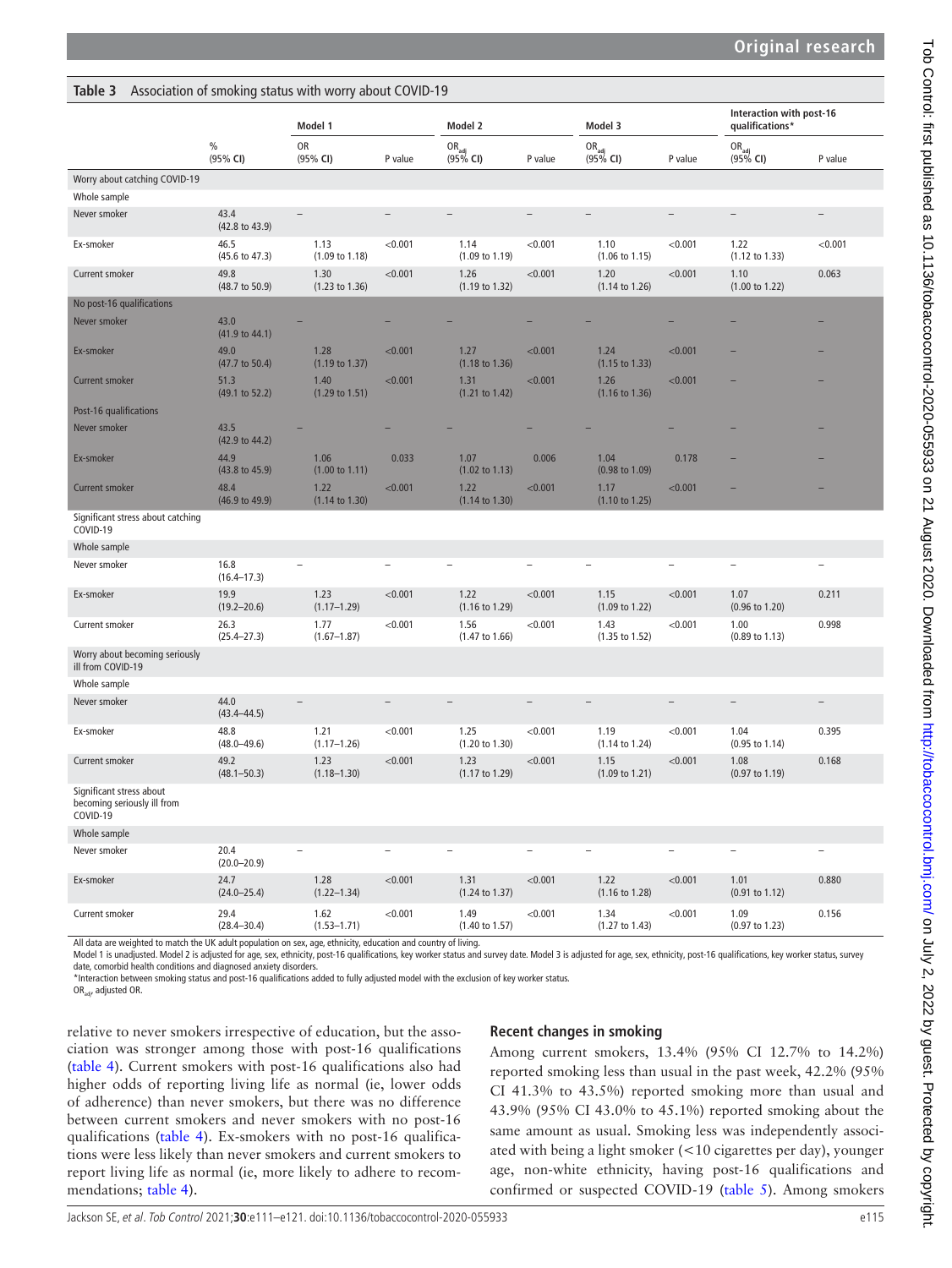#### <span id="page-5-0"></span>**Table 4** Association of smoking status with adherence to COVID-19 protective behaviours

|                                        |                                   | Model 1                           |         | Model 2                           |                   | Model 3                           |         | Interaction with post-16<br>qualifications* |         |  |
|----------------------------------------|-----------------------------------|-----------------------------------|---------|-----------------------------------|-------------------|-----------------------------------|---------|---------------------------------------------|---------|--|
|                                        | $\frac{0}{0}$<br>(95% CI)         | <b>OR</b><br>(95% CI)             | P value | $OR_{\text{adj}}$<br>$(95\%$ CI)  | P value           | $OR_{\text{adj}}$<br>$(95\%$ CI)  | P value | $OR_{\text{adj}}$<br>$(95%$ CI)             | P value |  |
| General adherencet                     |                                   |                                   |         |                                   |                   |                                   |         |                                             |         |  |
| Whole sample                           |                                   |                                   |         |                                   |                   |                                   |         |                                             |         |  |
| Never smoker                           | 96.6<br>$(96.4 \text{ to } 96.8)$ | $\qquad \qquad -$                 |         |                                   |                   | $\qquad \qquad -$                 |         |                                             |         |  |
| Ex-smoker                              | 96.8<br>$(96.5 \text{ to } 97.1)$ | 1.07<br>$(0.96 \text{ to } 1.20)$ | 0.223   | 1.00<br>(0.89 to 1.12)            | 0.980             | 1.00<br>$(0.89 \text{ to } 1.13)$ | 0.977   | 1.43<br>$(1.14 \text{ to } 1.81)$           | 0.002   |  |
| Current smoker                         | 94.3<br>(93.8 to 94.8)            | 0.59<br>$(0.53 \text{ to } 0.66)$ | < 0.001 | 0.69<br>$(0.62 \text{ to } 0.78)$ | < 0.001           | 0.70<br>$(0.62 \text{ to } 0.78)$ | < 0.001 | 1.35<br>$(1.07 \text{ to } 1.71)$           | 0.012   |  |
| No post-16<br>qualifications           |                                   |                                   |         |                                   |                   |                                   |         |                                             |         |  |
| Never smoker                           | 94.5<br>$(94.0 \text{ to } 95.0)$ |                                   |         |                                   |                   |                                   |         |                                             |         |  |
| Ex-smoker                              | 95.8<br>$(95.2 \text{ to } 96.3)$ | 1.31<br>$(1.11$ to $1.54)$        | 0.001   | 1.12<br>$(0.94 \text{ to } 1.33)$ | 0.202             | 1.12<br>$(0.94 \text{ to } 1.33)$ | 0.192   |                                             |         |  |
| <b>Current smoker</b>                  | 92.9<br>$(92.0 \text{ to } 93.6)$ | 0.75<br>$(0.64 \text{ to } 0.88)$ | < 0.001 | 0.80<br>$(0.68 \text{ to } 0.94)$ | 0.007             | 0.80<br>$(0.68 \text{ to } 0.95)$ | 0.009   |                                             |         |  |
| Post-16 qualifications                 |                                   |                                   |         |                                   |                   |                                   |         |                                             |         |  |
| Never smoker                           | 97.3<br>(97.1 to 97.5)            |                                   |         |                                   |                   |                                   |         |                                             |         |  |
| Ex-smoker                              | 97.4<br>$(97.1 \text{ to } 97.8)$ | 1.05<br>$(0.90 \text{ to } 1.23)$ | 0.515   | 0.90<br>$(0.76 \text{ to } 1.06)$ | 0.188             | 0.90<br>$(0.77 \text{ to } 1.06)$ | 0.208   |                                             |         |  |
| <b>Current smoker</b>                  | 95.6<br>(95.0 to 96.2)            | 0.61<br>$(0.52 \text{ to } 0.73)$ | < 0.001 | 0.60<br>$(0.51$ to $0.71)$        | < 0.001           | 0.60<br>$(0.51$ to $0.71)$        | < 0.001 |                                             |         |  |
| Living life as normal#<br>Whole sample |                                   |                                   |         |                                   |                   |                                   |         |                                             |         |  |
| Never smoker                           | 3.6<br>(3.4 to 3.8)               |                                   |         |                                   | $\qquad \qquad -$ |                                   |         |                                             |         |  |
| Ex-smoker                              | 3.1<br>$(2.8 \text{ to } 3.4)$    | 0.84<br>$(0.75 \text{ to } 0.95)$ | 0.003   | 0.80<br>$(0.71 \text{ to } 0.90)$ | < 0.001           | 0.81<br>$(0.72 \text{ to } 0.91)$ | < 0.001 | 0.73 (0.58 to<br>0.91)                      | 0.006   |  |
| Current smoker                         | 4.9<br>$(4.4 \text{ to } 5.4)$    | 1.36<br>$(1.21 \text{ to } 1.53)$ | < 0.001 | 1.11<br>$(0.98 \text{ to } 1.26)$ | 0.089             | 1.12<br>(0.99 to 1.27)            | 0.073   | 0.68<br>$(0.53 \text{ to } 0.87)$           | 0.002   |  |
| No post-16<br>qualifications           |                                   |                                   |         |                                   |                   |                                   |         |                                             |         |  |
| Never smoker                           | 6.4<br>$(5.9 \text{ to } 7.0)$    |                                   |         |                                   |                   |                                   |         |                                             |         |  |
| Ex-smoker                              | 4.4<br>$(3.9 \text{ to } 5.0)$    | 0.67<br>$(0.57 \text{ to } 0.79)$ | < 0.001 | 0.73<br>$(0.62 \text{ to } 0.86)$ | < 0.001           | 0.73<br>$(0.62 \text{ to } 0.86)$ | < 0.001 |                                             |         |  |
| Current smoker                         | 6.4<br>$(5.9 \text{ to } 7.2)$    | 0.99<br>$(0.84 \text{ to } 1.16)$ | 0.874   | 0.92<br>$(0.78 \text{ to } 1.08)$ | 0.298             | 0.92<br>$(0.78 \text{ to } 1.09)$ | 0.322   |                                             |         |  |
| Post-16 qualifications                 |                                   |                                   |         |                                   |                   |                                   |         |                                             |         |  |
| Never smoker                           | 2.6<br>(2.4 to 2.8)               |                                   |         |                                   |                   |                                   |         |                                             |         |  |
| Ex-smoker                              | 2.2<br>(1.9 to 2.6)               | 0.86<br>$(0.73 \text{ to } 1.01)$ | 0.065   | 0.86<br>$(0.73 \text{ to } 1.02)$ | 0.080             | 0.87 (0.73 to 1.03) 0.105         |         |                                             |         |  |
| Current smoker                         | 3.5<br>(3.0 to 4.1)               | 1.36<br>$(1.13 \text{ to } 1.63)$ | 0.001   | 1.31<br>$(1.09 \text{ to } 1.57)$ | 0.005             | 1.31 (1.09 to 1.57) 0.005         |         |                                             |         |  |

All data are weighted to match the UK adult population on sex, age, ethnicity, education and country of living.

Model 1 is unadjusted. Model 2 is adjusted for age, sex, ethnicity, post-16 qualifications, key worker status and survey date. Model 3 is adjusted for age, sex, ethnicity, post-16 qualifications, key worker status, survey date and comorbid health conditions.

\*Interaction between smoking status and post-16 qualifications added to fully adjusted model with the exclusion of key worker status.

†General adherence to recommendations from authorities to prevent the spread of COVID-19 (score of ≥5/7).

‡Versus cutting down on usual activities, staying at home and/or self-isolating.

OR<sub>adi</sub>, adjusted OR.

with no post-16 qualifications, smoking less was also associated with male sex, being a key worker and absence of comorbid health conditions ([table](#page-6-0) 5). Among smokers with post-16 qualifications, smoking less was also associated with not being a key worker and experiencing significant stress about becoming seriously ill from COVID-19 [\(table](#page-6-0) 5).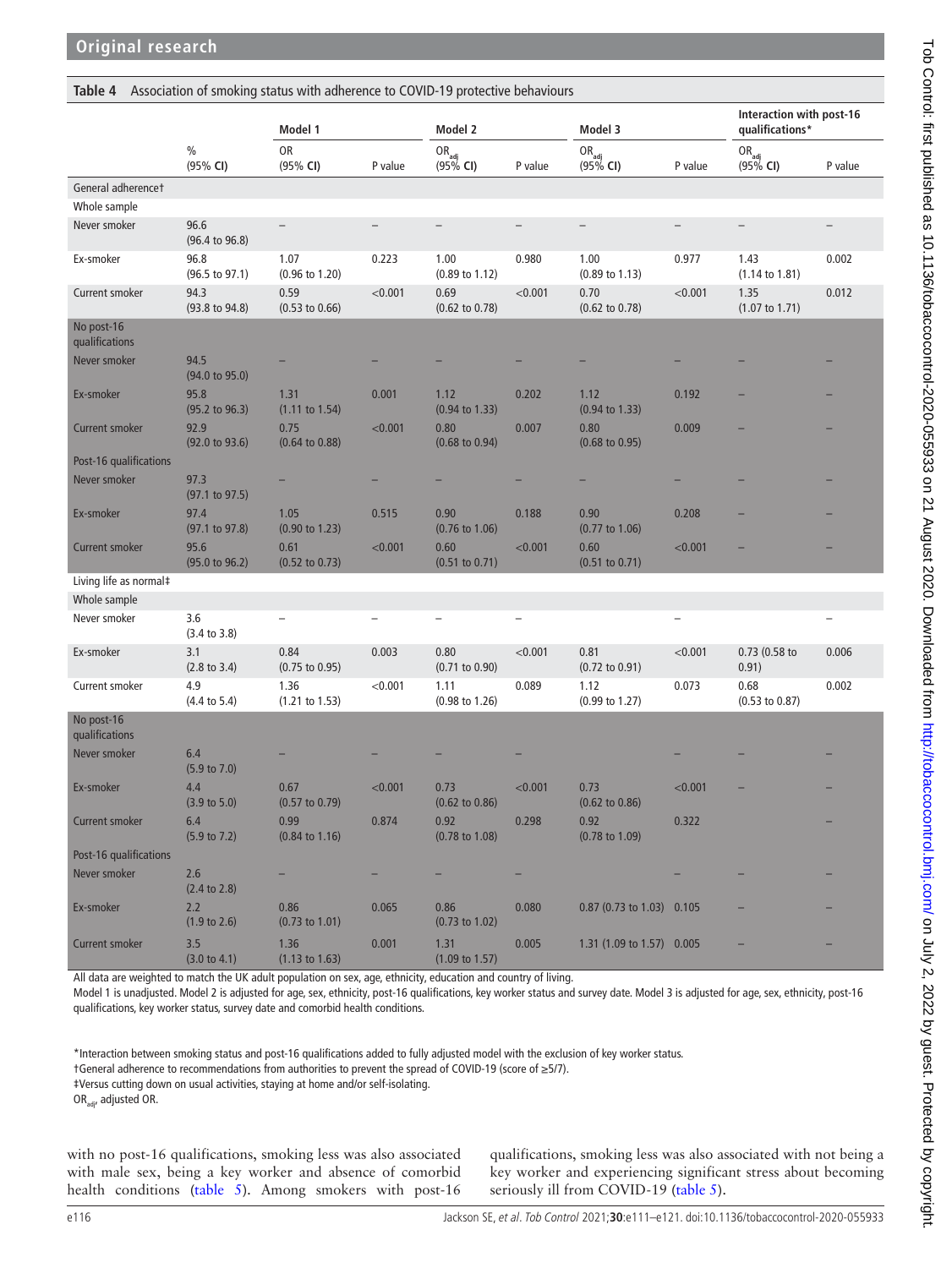| ranie p                                                                                 | Correlates of shoking less than usual in the past week among current shokers |                                   |                          |                                      |                          |                                                                                                                                                            |                          |                                                 |                                          |                                           |         |
|-----------------------------------------------------------------------------------------|------------------------------------------------------------------------------|-----------------------------------|--------------------------|--------------------------------------|--------------------------|------------------------------------------------------------------------------------------------------------------------------------------------------------|--------------------------|-------------------------------------------------|------------------------------------------|-------------------------------------------|---------|
|                                                                                         |                                                                              | Bivariate*: whole sample          |                          | Multivariablet: whole<br>sample      |                          | Interaction<br>with post-16<br>qualifications‡                                                                                                             |                          | Multivariablet:<br>no post-16<br>qualifications |                                          | Multivariablet: post-16<br>qualifications |         |
|                                                                                         | $\%$<br>(95% CI)                                                             | OR<br>(95% CI)                    | P value                  | OR <sub>adj</sub><br>(95% <b>CI)</b> | P value                  | OR <sub>adj</sub><br>(95% <b>CI)</b>                                                                                                                       | P value                  | OR <sub>adj</sub><br>(95% <b>CI)</b>            | P value                                  | OR <sub>adj</sub><br>(95% <b>CI)</b>      | P value |
| Light smoker (<10 CPD) 21.6                                                             | (20.4 to 22.9)                                                               |                                   | L.                       | ÷                                    |                          | ÷                                                                                                                                                          |                          |                                                 |                                          |                                           |         |
| Heavy smoker (≥10<br>CPD)                                                               | 5.3<br>$(4.6 \text{ to } 6.0)$                                               | 0.20<br>(0.17 to 0.24)            | < 0.001                  | 0.23<br>$(0.20 \text{ to } 0.27)$    | < 0.001                  | 0.91<br>$(0.66 \text{ to } 1.25)$                                                                                                                          | 0.556                    |                                                 |                                          |                                           |         |
| Age 18-29                                                                               | 21.0<br>(19.2 to 22.9)                                                       |                                   | $\overline{\phantom{0}}$ | $\overline{\phantom{a}}$             | $\overline{\phantom{a}}$ | $\overline{\phantom{a}}$                                                                                                                                   | $\overline{\phantom{a}}$ |                                                 |                                          |                                           |         |
| $30 - 39$                                                                               | 13.0<br>$(11.4 \text{ to } 14.8)$                                            | 0.56<br>$(0.47 \text{ to } 0.68)$ | < 0.001                  | 0.68<br>$(0.56 \text{ to } 0.83)$    | < 0.001                  | 1.22<br>$(0.81$ to $1.84)$                                                                                                                                 | 0.350                    |                                                 |                                          |                                           |         |
| $40 - 49$                                                                               | 10.5<br>$(9.2 \text{ to } 12.1)$                                             | 0.44<br>$(0.37 \text{ to } 0.54)$ | < 0.001                  | 0.60<br>$(0.49 \text{ to } 0.73)$    | < 0.001                  | 0.66<br>$(0.43 \text{ to } 1.01)$                                                                                                                          | 0.053                    |                                                 |                                          |                                           |         |
| $50 - 59$                                                                               | 10.1<br>$(8.7 \text{ to } 11.7)$                                             | 0.42<br>$(0.35 \text{ to } 0.52)$ | < 0.001                  | 0.67<br>$(0.54 \text{ to } 0.83)$    | < 0.001                  | 0.87<br>$(0.56 \text{ to } 1.34)$                                                                                                                          | 0.519                    |                                                 |                                          |                                           |         |
| $60 - 69$                                                                               | 12.0<br>$(10.2 \text{ to } 14.2)$                                            | 0.52<br>$(0.41 \text{ to } 0.64)$ | < 0.001                  | 0.95<br>$(0.75 \text{ to } 1.21)$    | 0.678                    | 0.89<br>$(0.55 \text{ to } 1.43)$                                                                                                                          | 0.622                    |                                                 |                                          |                                           |         |
| $\geq 70$                                                                               | 8.1<br>$(5.7 \text{ to } 11.4)$                                              | 0.34<br>$(0.23 \text{ to } 0.51)$ | < 0.001                  | 0.58<br>$(0.38 \text{ to } 0.89)$    | 0.012                    | 0.40<br>(0.17 to 0.94)                                                                                                                                     | 0.035                    | 0.42<br>$(0.21$ to $0.85)$                      | 0.015                                    | 0.81<br>$(0.47 \text{ to } 1.41)$         | 0.457   |
| Male                                                                                    | 13.8<br>(12.8 to 15.0)                                                       | $\qquad \qquad -$                 | $\qquad \qquad -$        | $\overline{\phantom{a}}$             | $\overline{\phantom{a}}$ | $\overline{\phantom{0}}$                                                                                                                                   | $-$                      |                                                 |                                          |                                           |         |
| Female                                                                                  | 13.0<br>(12.0 to 14.1)                                                       | 0.93<br>$(0.82 \text{ to } 1.06)$ | 0.273                    | 0.84<br>$(0.73 \text{ to } 0.97)$    | 0.014                    | 0.70<br>$(0.53 \text{ to } 0.92)$                                                                                                                          | 0.012                    | 0.65<br>$(0.52 \text{ to } 0.83)$               | < 0.001                                  | 0.97<br>$(0.81$ to $1.15)$                | 0.691   |
| Ethnicity: other                                                                        | 19.7<br>$(17.3 \text{ to } 22.2)$                                            |                                   |                          | $\overline{\phantom{0}}$             | $\overline{\phantom{0}}$ | $\overline{\phantom{0}}$                                                                                                                                   |                          |                                                 |                                          |                                           |         |
| White                                                                                   | 12.5<br>(11.8 to 13.3)                                                       | 0.59<br>(0.49 to 0.70)            | < 0.001                  | 0.76<br>$(0.64 \text{ to } 0.92)$    | 0.004                    | 0.86<br>$(0.58 \text{ to } 1.26)$                                                                                                                          | 0.432                    |                                                 |                                          |                                           |         |
| Post-16 qualifications:<br>yes                                                          | 16.7<br>$(15.6 \text{ to } 17.8)$                                            |                                   | $\overline{a}$           | $\overline{\phantom{0}}$             | $\overline{\phantom{0}}$ | $\overline{\phantom{a}}$                                                                                                                                   | $\overline{a}$           |                                                 |                                          |                                           |         |
| No                                                                                      | 9.8<br>(8.9 to 10.8)                                                         | 0.54<br>$(0.48 \text{ to } 0.62)$ | < 0.001                  | 0.72<br>$(0.62 \text{ to } 0.83)$    | < 0.001                  | $\overline{\phantom{a}}$                                                                                                                                   | $\overline{\phantom{a}}$ |                                                 |                                          |                                           |         |
| Key worker: no                                                                          | 13.5<br>(12.7 to 14.4)                                                       |                                   | ÷                        | $\overline{\phantom{0}}$             |                          |                                                                                                                                                            | $\overline{a}$           |                                                 |                                          |                                           |         |
| Yes                                                                                     | 13.1<br>$(11.7 \text{ to } 14.6)$                                            | 0.96<br>$(0.83 \text{ to } 1.12)$ | 0.621                    | 0.94<br>$(0.80 \text{ to } 1.10)$    | 0.428                    | 1.92<br>$(1.40 \text{ to } 2.63)$                                                                                                                          | < 0.001                  | 1.39<br>$(1.08 \text{ to } 1.78)$               | 0.009                                    | 0.73<br>$(0.59 \text{ to } 0.89)$         | 0.002   |
| Comorbid health<br>conditions: 0                                                        | 15.0<br>$(14.1 \text{ to } 16.0)$                                            |                                   | $\overline{\phantom{a}}$ |                                      |                          |                                                                                                                                                            |                          |                                                 |                                          |                                           |         |
| ≥1                                                                                      | 9.8<br>$(8.7 \text{ to } 11.1)$                                              | 0.62<br>$(0.53$ to $0.72)$        | < 0.001                  | 0.76<br>$(0.65 \text{ to } 0.90)$    | 0.002                    | 0.54<br>$(0.39 \text{ to } 0.75)$                                                                                                                          | < 0.001                  | 0.58<br>$(0.45 \text{ to } 0.76)$               | < 0.001                                  | 0.95<br>(0.77 to 1.18)                    | 0.653   |
| Confirmed or suspected 12.2<br>COVID-19: no                                             | (11.5 to 13.0)                                                               |                                   | $\overline{a}$           |                                      | $\overline{\phantom{0}}$ |                                                                                                                                                            | $\overline{\phantom{a}}$ |                                                 |                                          |                                           |         |
| Yes                                                                                     | 22.9<br>(20.3 to 25.7)                                                       | 2.13<br>$(1.79 \text{ to } 2.52)$ | < 0.001                  | 2.06<br>$(1.72 \text{ to } 2.48)$    | < 0.001                  | 1.12<br>$(0.78 \text{ to } 1.62)$                                                                                                                          | 0.543                    |                                                 |                                          |                                           |         |
| Significant stress about 13.4<br>becoming seriously ill<br>from COVID-19: no            | $(12.5 \text{ to } 14.3)$                                                    |                                   |                          |                                      | L.                       |                                                                                                                                                            | $\overline{\phantom{0}}$ |                                                 |                                          |                                           |         |
| Yes                                                                                     | 13.5<br>$(12.2 \text{ to } 15.0)$                                            | 1.01<br>$(0.88 \text{ to } 1.17)$ | 0.847                    | 1.18<br>$(1.01 \text{ to } 1.38)$    | 0.032                    | 0.67<br>$(0.49 \text{ to } 0.91)$                                                                                                                          | 0.010                    | 1.00<br>(0.78 to 1.30)                          | 0.977                                    | 1.32<br>$(1.09 \text{ to } 1.60)$         | 0.005   |
| Survey date<br>ويعتقوا بتجمعه فانتاجه كالليم والمفارسين وفالموقولة تحبب وبرم وفعام الكا |                                                                              | 1.00<br>$(0.99 \text{ to } 1.00)$ | 0.342                    | 0.99<br>$(0.98 \text{ to } 1.00)$    | 0.045                    | 1.03<br>$(1.01 \text{ to } 1.04)$<br>ويمطه وممارستان الممسور مستغيم وممراقي والرامم المطه فمماكمها وهوار المستنبذ الكمر بمقوديهم المسما ويمتعدون المتحاشية | 0.001                    | 1.01<br>(0.99 to 1.02)                          | 0.378<br>المراسمة بالمسم والهقيب الممسمو | 0.98<br>$(0.97 \text{ to } 0.99)$         | < 0.001 |

All data are weighted to match the UK adult population on sex, age, ethnicity, education and country of living. ORs reflect the odds of reporting smoking less than usual compared with smoking about the same amount

as usual.

\*Bivariate (unadjusted) model.

†Multivariable model fully adjusted for all variables in the table.

‡Interaction between post-16 qualifications and each potential correlate added to multivariable model in turn. Key worker status was excluded from all interaction models with the exception of the interaction between post-16 qualifications and key worker status.

CPD, cigarettes per day; OR<sub>adi</sub>, adjusted OR.

Smoking more than usual was independently associated with being a heavy smoker ( $\geq$ 10 cigarettes per day), younger, female sex and experiencing significant stress about becoming seriously ill from COVID-19 [\(table](#page-7-0) 6). Among smokers with no post-16 qualifications, smoking more was also associated with not being a key worker, having comorbid health conditions and having confirmed or suspected COVID-19 ([table](#page-7-0) 6). Among smokers with post-16 qualifications, smoking more was also associated with not having confirmed or suspected COVID-19 ([table](#page-7-0) 6). Associations of smoking more with female sex and experiencing significant stress about becoming seriously ill from COVID-19

<span id="page-6-0"></span>**Table 5** Correlates of smoking less than usual in the past week among current smokers

#### were stronger for smokers without post-16 qualifications than those with [\(table](#page-7-0) 6).

# **DISCUSSION**

In this large survey of adults in the UK, current smoking was associated with 1.8 times higher odds of confirmed COVID-19 relative to never smoking, independent of age, sex, ethnicity, key worker status and comorbid health conditions. This was driven by a substantially higher rate of confirmed COVID-19 among smokers with no post-16 qualifications, with no significant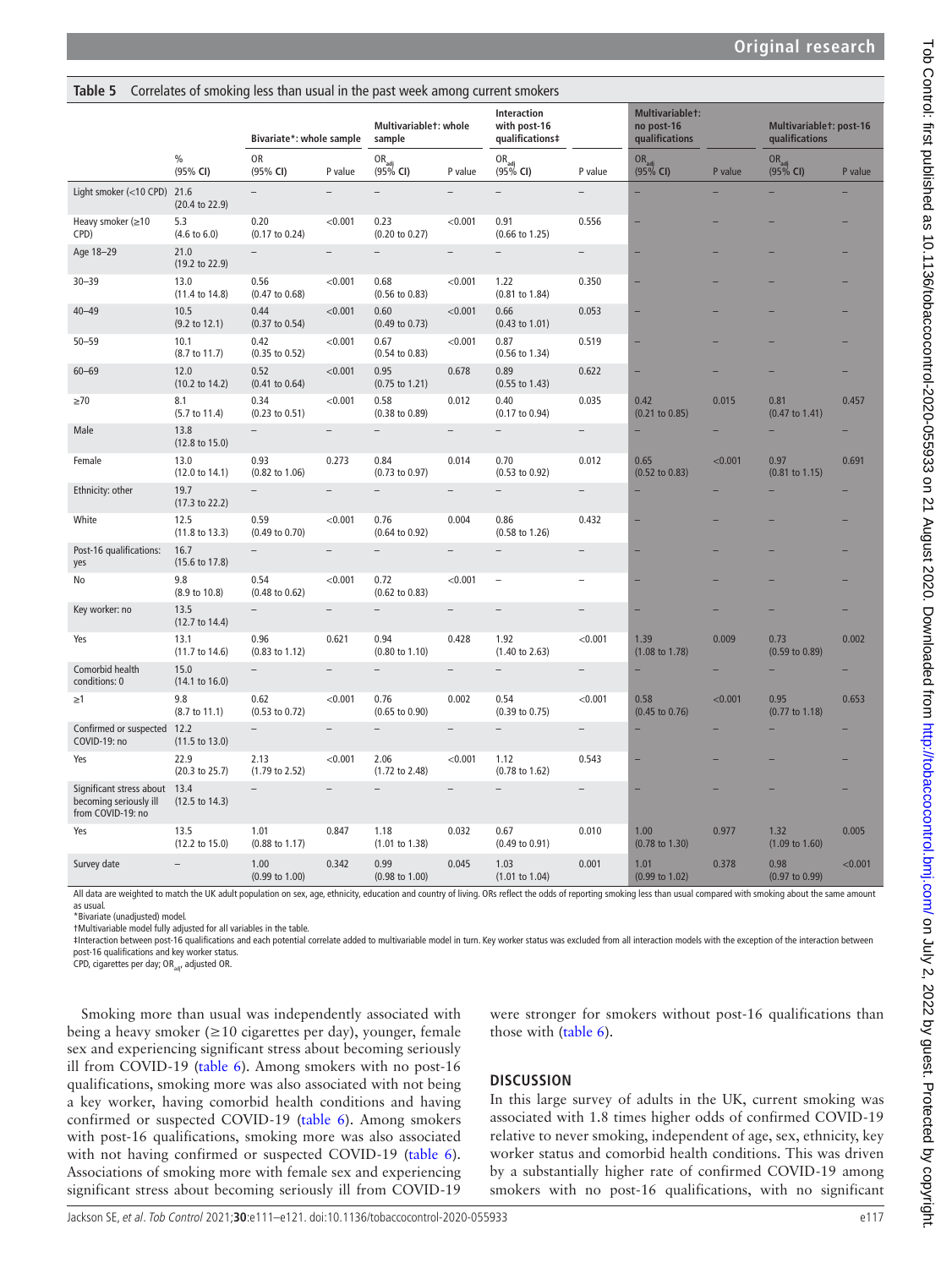<span id="page-7-0"></span>**Table 6** Correlates of smoking more than usual in the past week among current smokers

|                                                                                 |                                   | Bivariate*: whole sample          |                          | Multivariablet: whole<br>sample      |                          | Interaction with post-16<br>qualifications‡ |                          | Multivariablet: no post-16<br>qualifications |         | Multivariablet: post-16<br>qualifications |         |
|---------------------------------------------------------------------------------|-----------------------------------|-----------------------------------|--------------------------|--------------------------------------|--------------------------|---------------------------------------------|--------------------------|----------------------------------------------|---------|-------------------------------------------|---------|
|                                                                                 | $\frac{0}{0}$<br>(95% CI)         | <b>OR</b><br>(95% CI)             | P value                  | OR <sub>adj</sub><br>(95% <b>CI)</b> | P value                  | OR <sub>adj</sub><br>(95% <b>CI)</b>        | P value                  | OR <sub>adj</sub><br>(95% <b>CI)</b>         | P value | OR <sub>adj</sub><br>(95% <b>CI)</b>      | P value |
| Light smoker<br>$(<10$ CPD)                                                     | 35.5<br>(34.0 to 37.0)            | ÷                                 |                          | $\overline{a}$                       |                          | $\overline{a}$                              |                          | ۰                                            |         |                                           |         |
| Heavy smoker<br>$(\geq 10$ CPD)                                                 | 49.2<br>(47.7 to 50.8)            | 1.77<br>$(1.62 \text{ to } 1.93)$ | < 0.001                  | 2.07<br>$(1.87 \text{ to } 2.28)$    | < 0.001                  | 0.98<br>$(0.81 \text{ to } 1.19)$           | 0.836                    |                                              |         |                                           |         |
| Age 18-29                                                                       | 49.2<br>$(46.9 \text{ to } 51.5)$ | $\overline{a}$                    | $\qquad \qquad -$        | $\overline{\phantom{0}}$             | $\overline{a}$           | $\overline{a}$                              | $\overline{a}$           |                                              |         |                                           |         |
| $30 - 39$                                                                       | 51.1<br>$(48.6 \text{ to } 53.6)$ | 1.08<br>$(0.94 \text{ to } 1.24)$ | 0.279                    | 0.98<br>$(0.85 \text{ to } 1.13)$    | 0.801                    | 0.83<br>$(0.62 \text{ to } 1.11)$           | 0.209                    |                                              |         |                                           |         |
| $40 - 49$                                                                       | 41.6<br>$(39.4 \text{ to } 43.9)$ | 0.74<br>$(0.65 \text{ to } 0.84)$ | < 0.001                  | 0.62<br>$(0.54 \text{ to } 0.71)$    | < 0.001                  | 0.82<br>$(0.62 \text{ to } 1.08)$           | 0.152                    |                                              |         |                                           |         |
| $50 - 59$                                                                       | 36.9<br>(34.5 to 39.3)            | 0.60<br>$(0.53 \text{ to } 0.69)$ | < 0.001                  | 0.48<br>$(0.42 \text{ to } 0.56)$    | < 0.001                  | 1.04<br>$(0.77$ to $1.40)$                  | 0.801                    |                                              |         |                                           |         |
| $60 - 69$                                                                       | 33.7<br>$(30.9 \text{ to } 36.7)$ | 0.53<br>$(0.45 \text{ to } 0.62)$ | < 0.001                  | 0.41<br>$(0.34 \text{ to } 0.48)$    | < 0.001                  | 0.86<br>$(0.62 \text{ to } 1.21)$           | 0.386                    |                                              |         |                                           |         |
| $\geq 70$                                                                       | 22.3<br>$(18.2 \text{ to } 26.9)$ | 0.30<br>$(0.23$ to $0.39)$        | < 0.001                  | 0.24<br>$(0.18 \text{ to } 0.33)$    | < 0.001                  | 0.73<br>$(0.41 \text{ to } 1.29)$           | 0.282                    |                                              |         |                                           |         |
| Male                                                                            | 37.5<br>(36.0 to 39.0)            | $\overline{a}$                    |                          | $\overline{a}$                       |                          | $\overline{a}$                              | $\overline{a}$           |                                              |         |                                           |         |
| Female                                                                          | 47.0<br>$(45.5 \text{ to } 48.5)$ | 1.47<br>$(1.35 \text{ to } 1.61)$ | < 0.001                  | 1.33<br>(1.21 to 1.46)               | < 0.001                  | 1.26<br>$(1.04 \text{ to } 1.52)$           | 0.016                    | 1.47<br>$(1.28 \text{ to } 1.69)$            | < 0.001 | 1.23<br>$(1.08 \text{ to } 1.40)$         | 0.002   |
| Ethnicity: other                                                                | 38.5<br>$(35.6 \text{ to } 41.6)$ | $\overline{a}$                    | $\overline{\phantom{0}}$ | $\equiv$                             | $\equiv$                 | $\overline{\phantom{a}}$                    | $\overline{\phantom{a}}$ | ÷                                            |         |                                           |         |
| White                                                                           | 42.9<br>$(41.8 \text{ to } 44.1)$ | 1.20<br>$(1.05 \text{ to } 1.38)$ | 0.009                    | 1.09<br>(0.95 to 1.26)               | 0.231                    | 1.30<br>$(0.97$ to $1.74)$                  | 0.085                    |                                              |         |                                           |         |
| Post-16<br>qualifications:<br>yes                                               | 42.7<br>$(41.2 \text{ to } 44.2)$ | ÷                                 |                          |                                      | $\overline{\phantom{0}}$ |                                             | $\overline{\phantom{a}}$ |                                              |         |                                           |         |
| No                                                                              | 42.0<br>$(40.5 \text{ to } 43.6)$ | 0.97<br>$(0.89 \text{ to } 1.06)$ | 0.529                    | 0.91<br>$(0.83 \text{ to } 1.00)$    | 0.051                    |                                             |                          |                                              |         |                                           |         |
| Key worker: no                                                                  | 43.2<br>(41.9 to 44.4)            |                                   | $\overline{\phantom{a}}$ |                                      | $\overline{\phantom{a}}$ |                                             |                          |                                              |         |                                           |         |
| Yes                                                                             | 40.0<br>$(37.9 \text{ to } 42.2)$ | 0.88<br>(0.80 to 0.98)            | 0.017                    | 0.79<br>(0.71 to 0.88)               | < 0.001                  | 0.63<br>(0.50 to 0.78)                      | < 0.001                  | 0.59<br>$(0.50 \text{ to } 0.70)$            | < 0.001 | 0.98<br>$(0.85 \text{ to } 1.13)$         | 0.772   |
| Comorbid health<br>conditions: 0                                                | 42.3<br>(41.0 to 43.6)            |                                   |                          |                                      |                          |                                             |                          | ÷                                            |         |                                           |         |
| $\geq$ 1                                                                        | 42.6<br>(40.7 to 44.5)            | 1.01<br>$(0.92 \text{ to } 1.11)$ | 0.810                    | 1.18<br>$(1.06 \text{ to } 1.31)$    | 0.003                    | 1.51<br>$(1.23 \text{ to } 1.86)$           | < 0.001                  | 1.42<br>$(1.22 \text{ to } 1.66)$            | < 0.001 | 0.96<br>$(0.82 \text{ to } 1.12)$         | 0.601   |
| Confirmed<br>or suspected<br>COVID-19: no                                       | 42.1<br>(41.0 to 43.3)            |                                   | $\overline{\phantom{0}}$ |                                      |                          |                                             |                          |                                              |         |                                           |         |
| Yes                                                                             | 44.4<br>(41.2 to 47.7)            | 1.10<br>$(0.96 \text{ to } 1.26)$ | 0.189                    | 0.94<br>$(0.81 \text{ to } 1.09)$    | 0.420                    | 1.81<br>$(1.35$ to 2.43)                    | < 0.001                  | 1.30<br>$(1.04 \text{ to } 1.62)$            | 0.019   | 0.72<br>$(0.59 \text{ to } 0.88)$         | 0.001   |
| Significant stress 37.9<br>about becoming<br>seriously ill from<br>COVID-19: no | (36.7 to 39.2)                    | $\overline{\phantom{0}}$          | $\overline{\phantom{m}}$ | $\overline{a}$                       | $\overline{a}$           | $\overline{a}$                              |                          | ۳                                            |         |                                           |         |
| Yes                                                                             | 53.2<br>(51.2 to 55.2)            | 1.86<br>$(1.69 \text{ to } 2.05)$ | < 0.001                  | 1.84<br>$(1.66 \text{ to } 2.04)$    | < 0.001                  | 1.66<br>(1.35 to 2.03)                      | < 0.001                  | 2.35<br>$(2.02 \text{ to } 2.73)$            | < 0.001 | 1.48<br>$(1.28 \text{ to } 1.71)$         | < 0.001 |
| Survey date                                                                     |                                   | 1.03<br>$(1.02 \text{ to } 1.03)$ | < 0.001                  | 1.03<br>$(1.02 \text{ to } 1.03)$    | < 0.001                  | 1.00<br>$(0.99 \text{ to } 1.01)$           | 0.524                    | ÷                                            |         |                                           |         |

All data are weighted to match the UK adult population on sex, age, ethnicity, education and country of living. ORs reflect the odds of reporting smoking more than usual compared with smoking about the same amount as usual.

\*Bivariate (unadjusted) model.

†Multivariable model fully adjusted for all variables in the table.

‡Interaction between post-16 qualifications and each potential correlate added to multivariable model in turn. Key worker status was excluded from all interaction models with the exception of the interaction between post-16 qualifications and key worker status.

CPD, cigarettes per day; OR<sub>adi</sub>, adjusted OR.

difference by smoking status in those with post-16 qualifications. It should be noted that the low prevalence of confirmed cases (0.3%) resulted in wide confidence intervals. Nonetheless, our data provide no evidence to support a protective effect of smoking, in contrast with data from several countries documenting substantially lower smoking prevalence among hospitalised patients with COVID-19 than would be expected based on population smoking prevalence.<sup>[4 13 29](#page-9-7)</sup>

There was no significant difference between current smokers and never smokers when confirmed cases were combined with

suspected cases of COVID-19, with higher raw prevalence among current smokers accounted for by socio-demographic characteristics, comorbid health conditions and anxiety disorders. However, former smokers with post-16 qualifications had 30% higher odds of confirmed/suspected COVID-19 even after full adjustment for covariates. It is possible that this association was driven by high rates of smoking cessation following the onset of COVID-19 symptoms (ie, reverse causation). $439$  In tentative support of this theory, our analyses showed smokers with confirmed/suspected COVID-19 had twice the odds of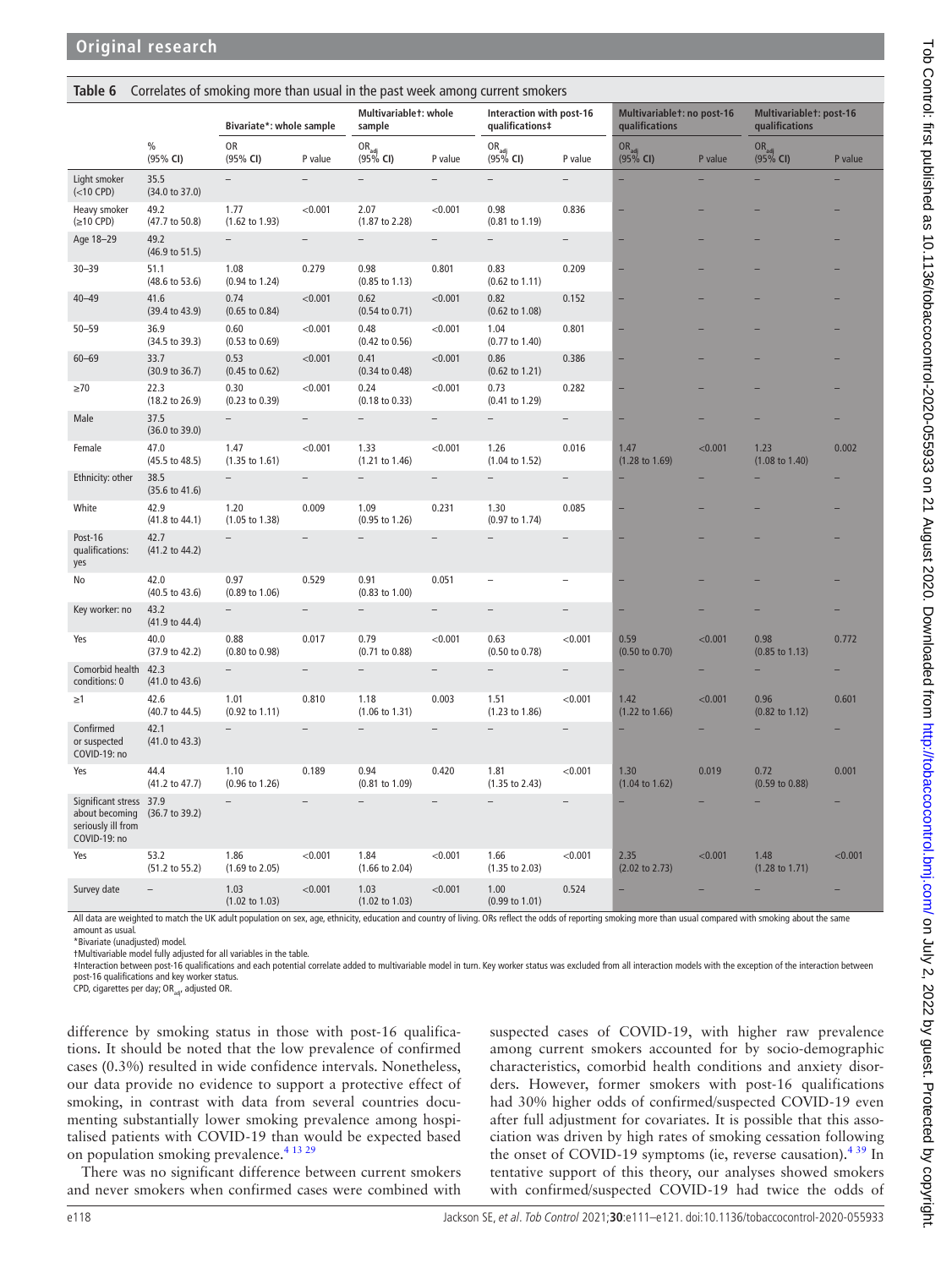reporting smoking less than usual in the past week than those without COVID-19. Data from a hospital in France also indicate that while prevalence of current smoking was lower in hospitalised COVID-19 patients than the general population, prevalence of former smoking was much higher and prevalence of never smoking was similar. $40$ 

It has been theorised that there may be a potential protective effect of smoking on COVID-19 outcomes, possibly via interaction of nicotine with the renin–angiotensin system or effects of nicotine on the immune system.<sup>29</sup> <sup>41–43</sup> However, the present results suggest that protection would need to be conferred independently of infection risk. Alternatively, there are several other explanations for the low smoking rates among hospitalised patients. Smokers quitting post-symptom onset—particularly among those with symptoms severe enough to warrant hospital treatment—may inflate the proportion of former smokers relative to current smokers. Recording smoking status is not likely to be high priority in acute clinical settings stretched to capacity in the midst of a pandemic, so prevalence of current smoking may be underestimated in hospital records or former smoking conflated with never smoking. Self-selection bias may also be present, with smokers less likely to present to hospital because they lack funds to pay for medical care<sup>[2](#page-9-10)</sup> or are more likely to suffer fatal complications in the community. As further population-based data become available, we will gain a clearer picture of true differences in infection rates between current, former and never smokers. The Smoking Toolkit Study<sup>[44](#page-10-17)</sup>, which surveys a different representative sample of adults in England each month, has begun to collect data on COVID-19 infection which will allow more detailed assessment of associations between smoking and COVID-19 in the near future. Any evidence of apparent protective effects of smoking should be interpreted cautiously with an awareness that it could encourage a surge in initiation of or relapse to smoking among never/ex-smokers looking to reduce their risk of COVID-19, the negative public health impact of which could far outweigh any purported benefit for COVID-19 outcomes.

Beyond differences in the odds of COVID-19 infection, we also observed associations between smoking status and other COVID-19 relevant variables. Adherence to recommendations from authorities to prevent the spread of COVID-19 was generally high (96.3%), but current smokers had lower odds of reporting adherence than never smokers. This discrepancy was more pronounced among smokers with post-16 qualifications, although absolute rates of adherence were higher in current smokers with post-16 qualifications (95.6%) than never smokers with no post-16 qualifications (94.5%). Despite being less likely to adhere to protective behaviours, current and former smokers were significantly more likely to report worry or significant stress about catching or becoming seriously ill from COVID-19. It should be noted that in the absence of a global pandemic, research has consistently found that smokers report higher levels of stress compared with former and never smokers $22$  and are less adherent to medical advice, $45\frac{46}{15}$  so our findings do not present a substantial deviation from what one might usually expect. However, this apparent contradiction between motivation and behaviour may reflect inequality in the opportunity or ability to adhere to guidelines. $32$  For some smokers with post-16 qualifications, increased worry or stress may have translated to their increased efforts to cut down cigarette consumption, but for others with and without post-16 qualifications it was associated with smoking more, possibly in an effort to reduce or cope with stress. $21-23$  47 Further evidence on smoking potentially being used as a maladaptive coping mechanism by those

with no post-16 qualifications is apparent in the data linking confirmed/suspected COVID-19 with changes in smoking: while COVID-19 cases had twice the odds of reporting reduced smoking relative to those without suspected COVID-19, those with no post-16 qualifications also had significantly increased odds of reporting smoking more than usual (an association not seen in smokers with post-16 qualifications). Among the current smokers we surveyed, a considerably higher proportion reported a recent increase in smoking (42.0%) than reported smoking less (13.4%). Reduced smoking was more common among those with (16.7%) than without post-16 qualifications (9.8%). These findings emphasise the need for continued investment in tobacco control activity and cessation support during the pandemic. Existing tobacco control measures have been very effective in reducing smoking prevalence in the UK over the last 20 years, <sup>[48](#page-10-20)</sup> and to achieve the government's ambition to be smoke-free by  $2030<sup>49</sup>$  $2030<sup>49</sup>$  $2030<sup>49</sup>$  it is important to continue to invest in this approach at a time when there are likely to be severe budget pressures and competing priorities. Our findings also highlight the need for focused effort to target disadvantaged smokers. Correcting the common misperception that smoking is effective in relieving stress could help to combat an exacerbation in smoking inequalities during the COVID-19 pandemic. $47$  Tailoring interventions to address needs specific to disadvantaged smokers (eg, financial stress, absence of social support, insufficient self-efficacy or poor understanding of tobacco harms<sup>[2](#page-9-10)</sup>) could also reduce inequalities. Existing research shows that tailored interventions and messages to date have had little success in this area, but there is potential to achieve equity-positive smoking cessation outcomes through improvements in tailored intervention development.<sup>[50](#page-10-23)</sup>

This study had a number of strengths. The sample size was much larger than any other study of smoking and COVID-19 and a broad range of data were collected, permitting the first analysis of smoking and COVID-19 infection in the population with adjustment for important confounding variables. The collection of data in real time while the pandemic is at its (anticipated) peak is also an advantage, minimising recall bias that is likely to be present in future studies that collect data retrospectively. There were also several limitations. First, rates of COVID-19 testing at the time the data were collected were lower in the UK than in many other countries, suppressing numbers of confirmed COVID-19 cases; but this would only affect our results if testing rates differed by smoking status. Second, recency of cessation among former smokers was not assessed, so this group ranges from those who stopped smoking decades previously to those who quit in the days prior to the survey. Future studies should ask former smokers about time since quitting to better evaluate whether abrupt quitting following the onset of COVID-19 symptoms may contribute to lower rates of smoking recorded among hospitalised patients.<sup>4 13 29</sup> Third, the measure of smoking less underestimates those making reductions in their smoking because those who quit altogether in the last week are not included. Fourth, the measure of changes in smoking was not anchored to the pandemic (ie, did not ask about changes since COVID-19 started to affect the respondent's life), so may not be sensitive to detect early changes in smoking in response to the pandemic. We observed associations between the date participants completed the survey and the odds of smoking less (which decreased over time) and smoking more (increased over time), which suggests that changes in smoking behaviour in reaction to the pandemic may be changing as time passes, possibly in response to conflicting messages on smoking and COVID-19 risk[.27 28](#page-10-6) Longitudinal data tracking changes over time within individuals would be useful in determining trajectories of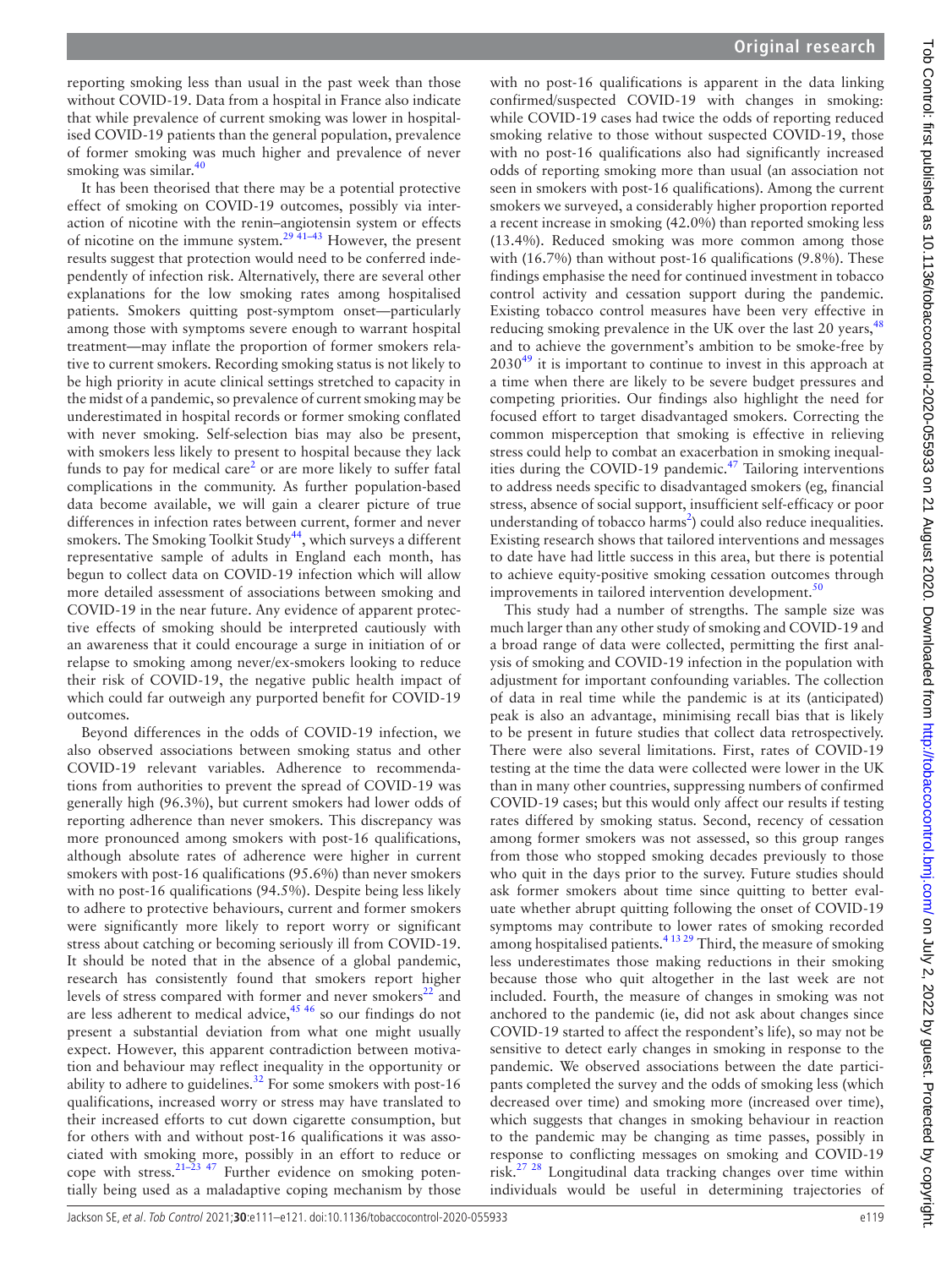smoking behaviour as the pandemic continues and evaluating the extent to which any initial changes are maintained over time. Fifth, while COVID-19 mortality in the UK is disproportionately high among black and minority ethnic groups, $51$  in particular those of South Asian heritage, our analysis did not disaggregate ethnic minority groups. Further research could explore whether associations between smoking and COVID-19 outcomes vary by ethnicity. Sixth, while the recruitment methods used were effective in achieving a large sample, the unweighted sample was not representative of the UK adult population, and the issue of selfselection (ie, certain types of people being more likely than others to respond to a survey of this kind) introduces a systematic bias. However, we applied weights to match our data to key sociodemographic characteristics of the population, which resulted in an estimate of current smoking prevalence closely aligned with official estimates[.52](#page-10-25) Finally, while the sample was weighted to be representative of the UK adult population, results cannot be presumed to generalise to other countries with different demographic profiles or healthcare systems.

## **CONCLUSIONS**

When assessed by self-report in a population sample, current smoking was independently associated with increased odds of confirmed COVID-19 infection. There were socio-economic disparities, with the association only apparent among those without post-16 qualifications. Smokers reported lower adherence to guidelines despite being more worried than non-smokers about catching or becoming seriously ill from COVID-19. Many smokers reported smoking more than usual, and COVID-19 related stress was associated with increased smoking, particularly among those with no post-16 qualifications.

#### **What this paper adds**

- ► Former or current smoking can increase the risk of respiratory viral and bacterial infections and is associated with worse outcomes for those infected.
- ► However, data from several countries indicate that rates of current smoking are substantially lower among hospitalised COVID-19 patients than would be expected based on population-level smoking prevalence.
- ► Data from a large population-based sample of adults in the UK conflict with the hypothesis that smoking is protective against COVID-19 infection; rather, we found that current smoking was independently associated with increased odds of self-reported confirmed COVID-19 infection after adjusting for relevant confounders.
- ► Socio-economic disparities were evident, with the association between smoking and confirmed COVID-19 only apparent among those without post-16 qualifications.
- ► Smokers reported lower adherence to guidelines despite being more worried than non-smokers about catching or becoming seriously ill from COVID-19.

#### **Twitter** Sarah E Jackson [@drsarahejackson](https://twitter.com/drsarahejackson)

**Contributors** SJ, JB, LS, AS and DF conceived and designed the study. AS and DF collected the data. SEJ analysed the data and wrote the first draft. JB, LS, AS and DF provided critical revisions. All authors read and approved the submitted manuscript.

**Funding** This COVID-19 Social Study was funded by the Nuffield Foundation (WEL/FR-000022583), but the views expressed are those of the authors and not necessarily the Foundation. The study was also supported by the MARCH Mental Health Network funded by the Cross-Disciplinary Mental Health Network Plus initiative supported by UK Research and Innovation (ES/S002588/1), and by the Wellcome Trust (221400/Z/20/Z). DF was funded by the Wellcome Trust

(205407/Z/16/Z). The researchers are grateful for the support of a number of organisations with their recruitment efforts including: the UKRI Mental Health Networks, Find Out Now, UCL BioResource, SEO Works, FieldworkHub and Optimal Workshop. The study was also supported by HealthWise Wales, the Health and Car Research Wales initative, which is led by Cardiff University in collaboration with SAIL, Swansea University. The funders had no final role in the study design; collection, analysis and interpretation of data; writing of the report or decision to submit the paper for publication. All researchers listed as authors are independent from the funders and all final decisions about the research were taken by the investigators and were unrestricted. DF's salary was supported by the Wellcome Trust (205407/Z/16/Z). The researchers are grateful for the support of a number of organisations with their recruitment efforts including: the UKRI Mental Health Networks, Find Out Now, UCL BioResource, HealthWise Wales, SEO Works, FieldworkHub and Optimal Workshop. The funders had no final role in the study design; collection, analysis and interpretation of data; writing of the report or decision to submit the paper for publication. All researchers listed as authors are independent from the funders and all final decisions about the research were taken by the investigators and were unrestricted. All authors had full access to all of the data (including statistical reports and tables) in the study and can take responsibility for the integrity of the data and the accuracy of the data analysis.

**Competing interests** JB has received unrestricted research funding from Pfizer who manufacture smoking cessation medications. LS has received honoraria for talks, an unrestricted research grant and travel expenses to attend meetings and workshops from Pfizer, and has acted as paid reviewer for grant awarding bodies and as a paid consultant for healthcare companies. All authors declare no financial links with tobacco companies or e-cigarette manufacturers or their representatives.

#### **Patient consent for publication** Not required.

**Ethics approval** Ethical approval for the COVID-19 Social Study was granted by the UCL Ethics Committee. All participants provided fully informed consent. The study is GDPR compliant.

**Provenance and peer review** Not commissioned; externally peer reviewed.

**Data availability statement** No data are available. Anonymous data will be made available following the end of the UK pandemic.

This article is made freely available for use in accordance with BMJ's website terms and conditions for the duration of the covid-19 pandemic or until otherwise determined by BMJ. You may use, download and print the article for any lawful, non-commercial purpose (including text and data mining) provided that all copyright notices and trade marks are retained.

#### **ORCID iDs**

Sarah E Jackson <http://orcid.org/0000-0001-5658-6168> Lion Shahab<http://orcid.org/0000-0003-4033-442X>

#### **REFERENCES**

- <span id="page-9-0"></span>1 World Health Organization. Tobacco, 2019. Available: [https://www.who.int/news](https://www.who.int/news-room/fact-sheets/detail/tobacco)[room/fact-sheets/detail/tobacco](https://www.who.int/news-room/fact-sheets/detail/tobacco) [Accessed 17 Oct 2019].
- <span id="page-9-10"></span>2 Hiscock R, Bauld L, Amos A, et al. Socioeconomic status and smoking: a review. Ann [N Y Acad Sci](http://dx.doi.org/10.1111/j.1749-6632.2011.06202.x) 2012;1248:107–23.
- <span id="page-9-1"></span>3 Vardavas C, Nikitara K. COVID-19 and smoking: a systematic review of the evidence. [Tob Induc Dis](http://dx.doi.org/10.18332/tid/119324) 2020;18.
- <span id="page-9-7"></span>4 Simons D, Shahab L, Brown J, et al. The association of smoking status with SARS-CoV-2 infection, hospitalisation and mortality from COVID-19: a living rapid evidence review. Qeios 2020.
- <span id="page-9-6"></span>5 Lippi G, Henry BM. Active smoking is not associated with severity of coronavirus disease 2019 (COVID-19). [Eur J Intern Med](http://dx.doi.org/10.1016/j.ejim.2020.03.014) 2020;75:107–8.
- <span id="page-9-2"></span>6 Denholm JT, Gordon CL, Johnson PD, et al. Hospitalised adult patients with pandemic (H1N1) 2009 influenza in Melbourne, Australia. [Med J Aust](http://dx.doi.org/10.5694/j.1326-5377.2010.tb03424.x) 2010;192:84–6.
- 7 Abadom TR, Smith AD, Tempia S, et al. Risk factors associated with hospitalisation for influenza-associated severe acute respiratory illness in South Africa: a case-population study. [Vaccine](http://dx.doi.org/10.1016/j.vaccine.2016.09.011) 2016;34:5649–55.
- <span id="page-9-3"></span>8 Feldman C, Anderson R. Cigarette smoking and mechanisms of susceptibility to infections of the respiratory tract and other organ systems. [J Infect](http://dx.doi.org/10.1016/j.jinf.2013.05.004) 2013;67:169-84.
- 9 Almirall J, González CA, Balanzó X, et al. Proportion of community-acquired pneumonia cases attributable to tobacco smoking. [Chest](http://dx.doi.org/10.1378/chest.116.2.375) 1999;116:375-9.
- <span id="page-9-4"></span>10 Dye JA, Adler KB. Effects of cigarette smoke on epithelial cells of the respiratory tract. [Thorax](http://dx.doi.org/10.1136/thx.49.8.825) 1994;49:825–34.
- <span id="page-9-5"></span>11 Beamer PI, Plotkin KR, Gerba CP, et al. Modeling of human viruses on hands and risk of infection in an office workplace using micro-activity data. [J Occup Environ Hyg](http://dx.doi.org/10.1080/15459624.2014.974808) 2015;12:266–75.
- <span id="page-9-8"></span>12 Patanavanich R, Glantz SA. Smoking is associated with COVID-19 progression: a meta-analysis. [Nicotine Tob Res](http://dx.doi.org/10.1093/ntr/ntaa082) 2020. doi:10.1093/ntr/ntaa082. [Epub ahead of print: 13 May 2020].
- <span id="page-9-9"></span>13 Miyara Met al. Low incidence of daily active tobacco smoking in patients with symptomatic COVID-19. Qeios 2020.